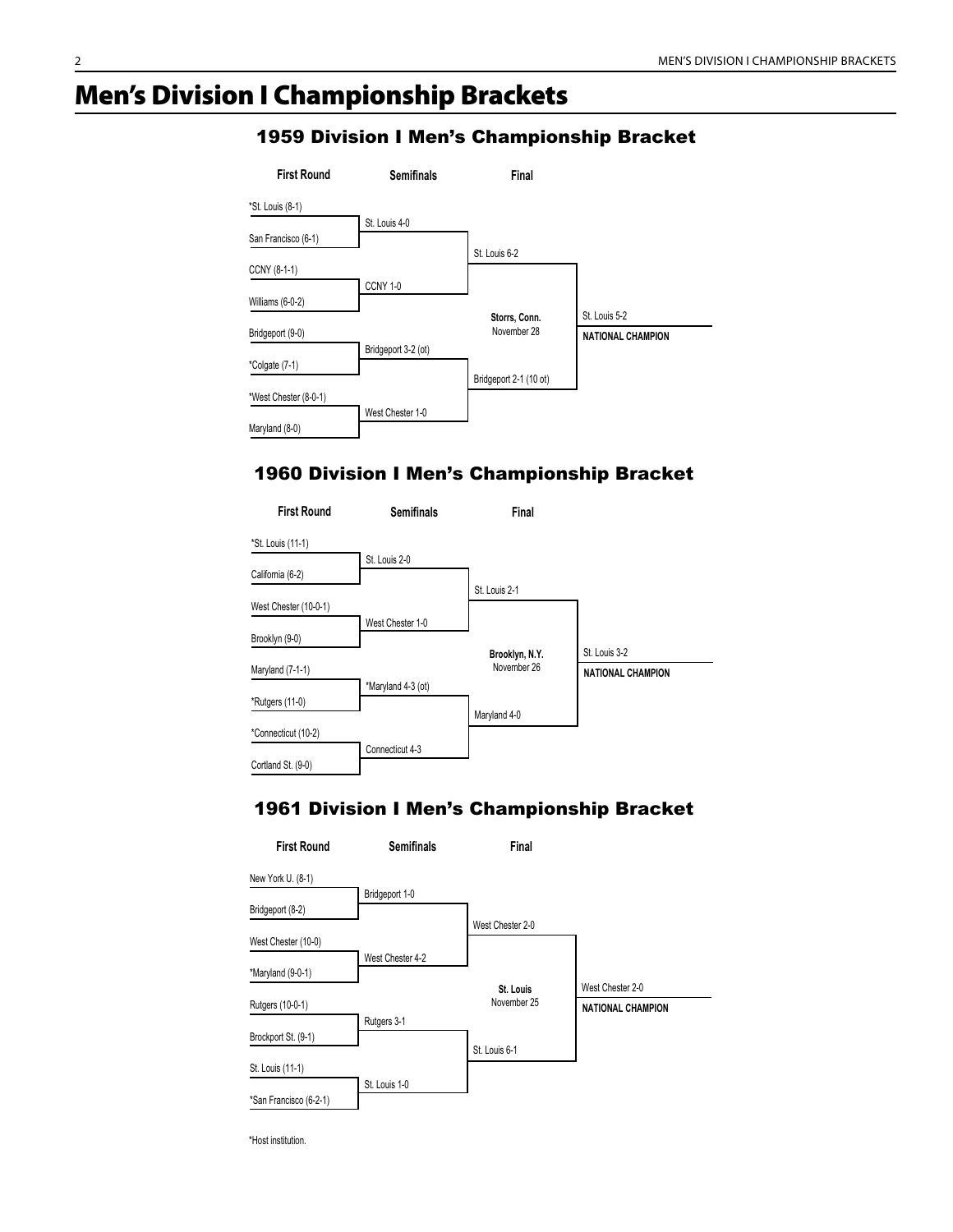

#### 1963 Division I Men's Championship Bracket

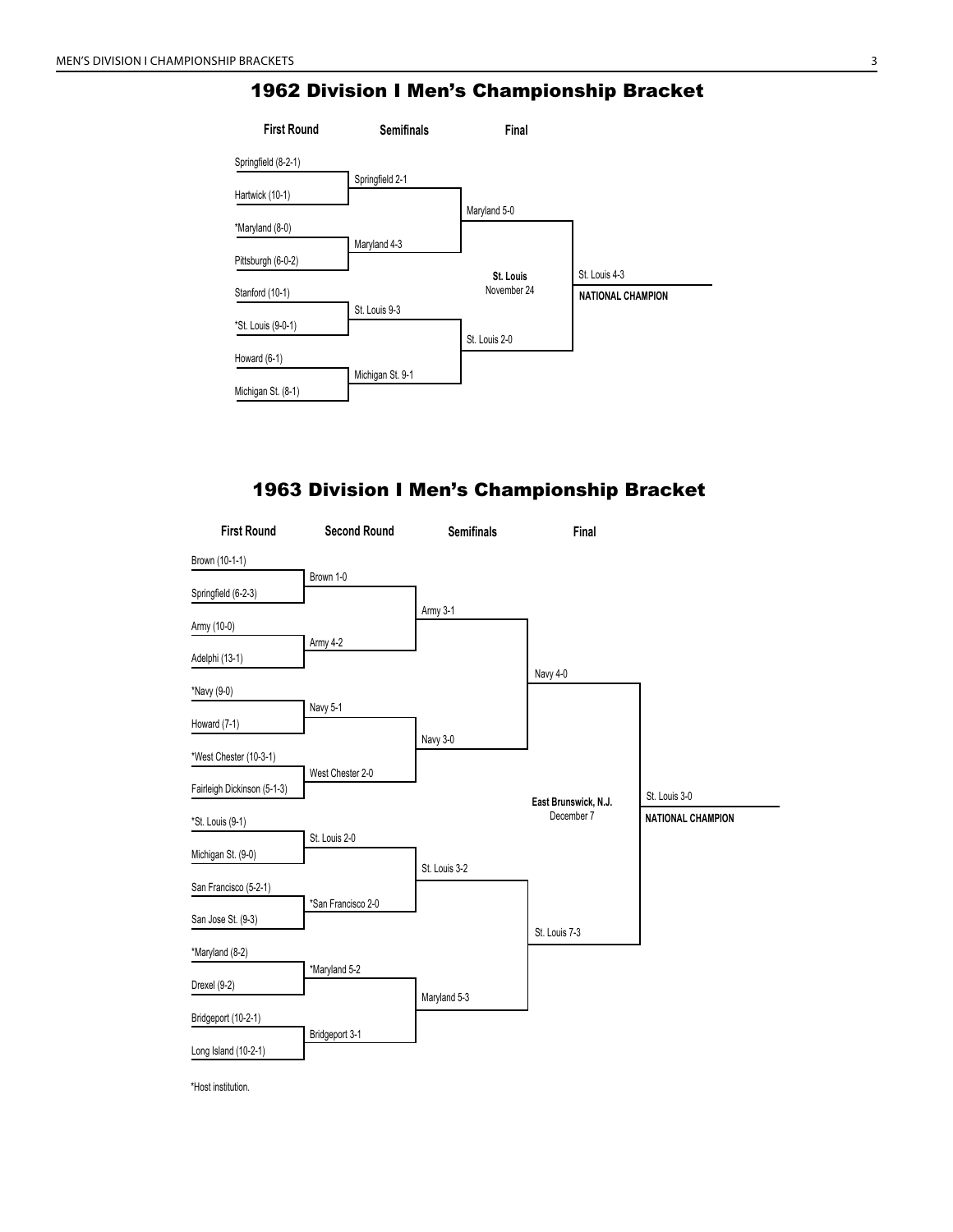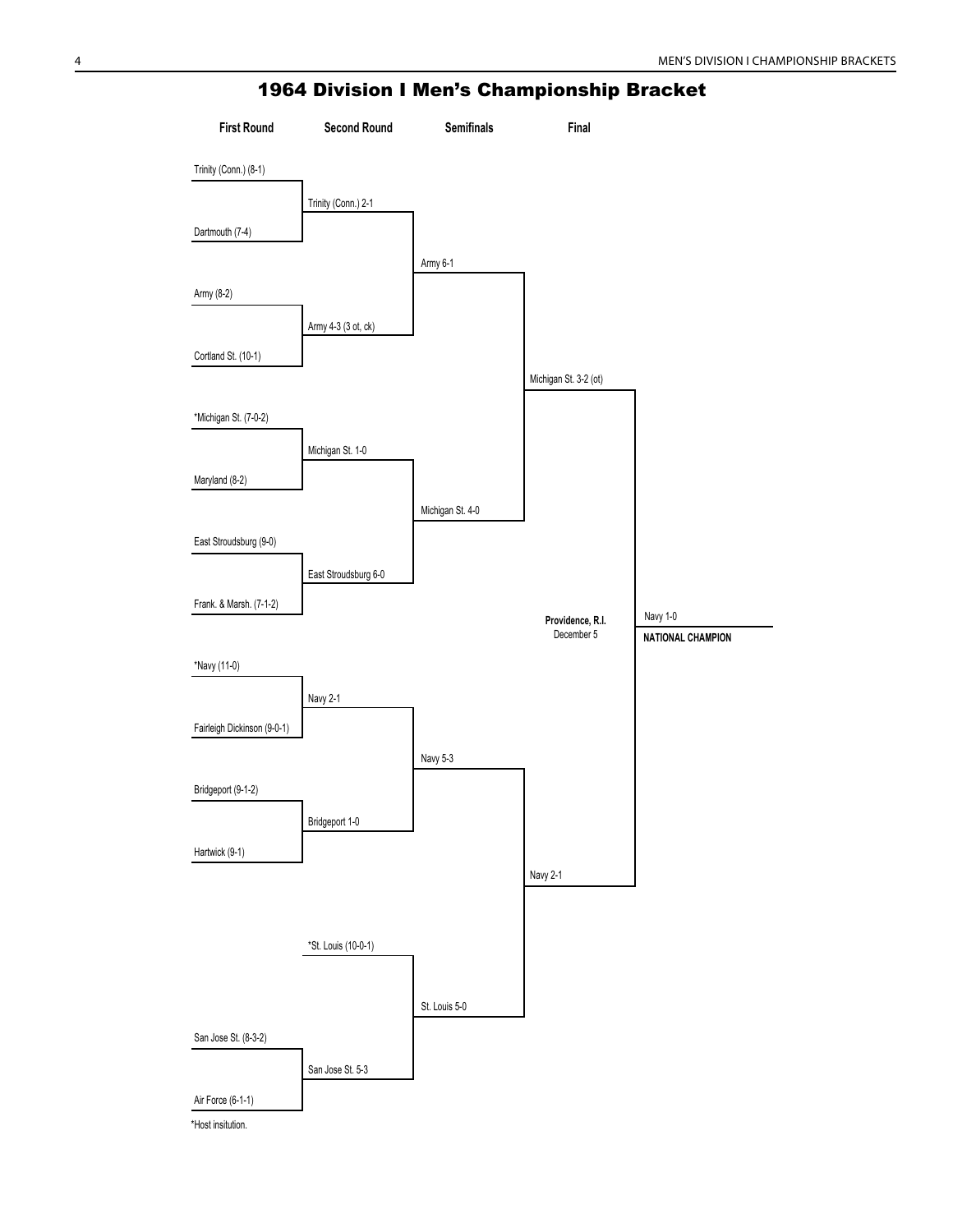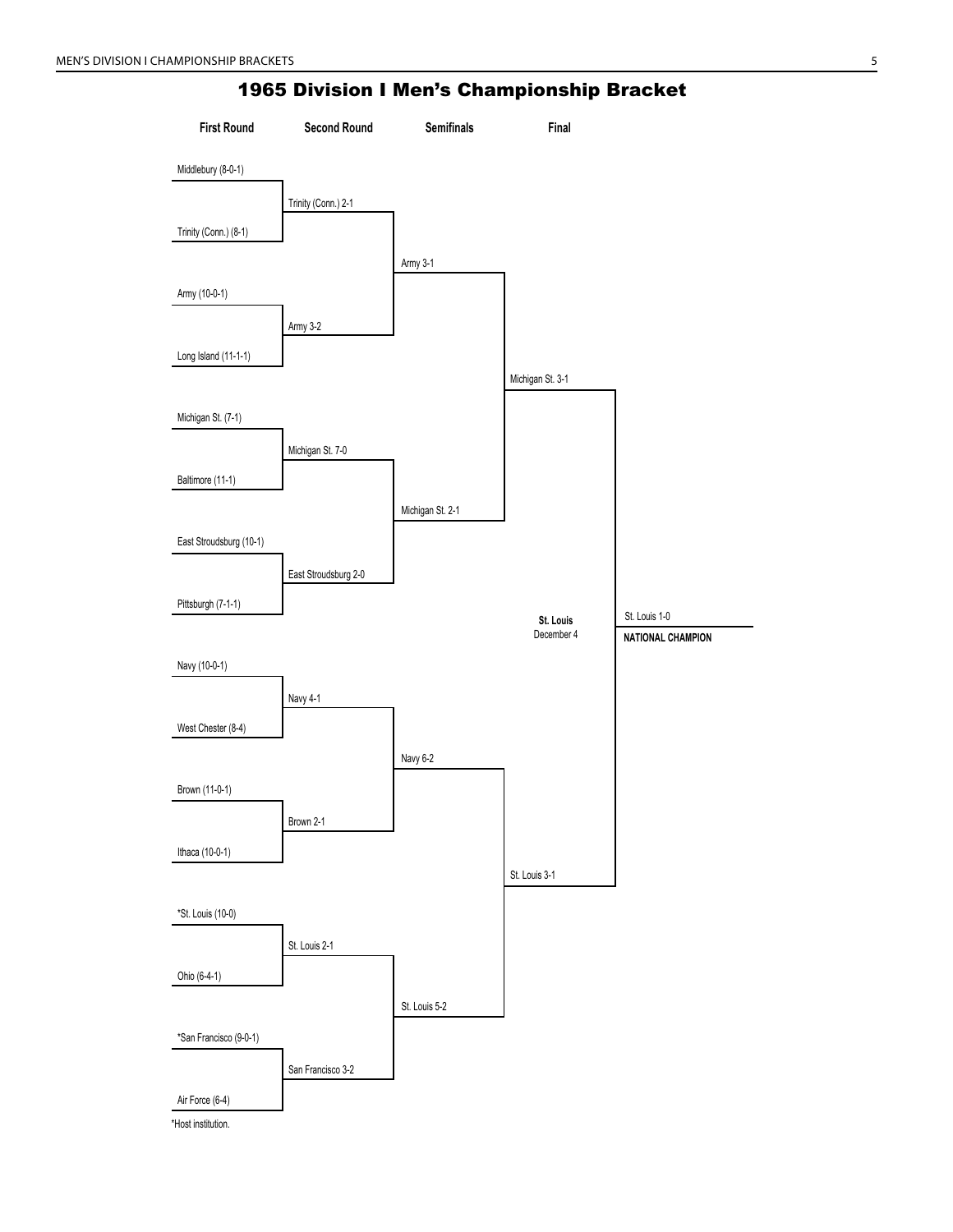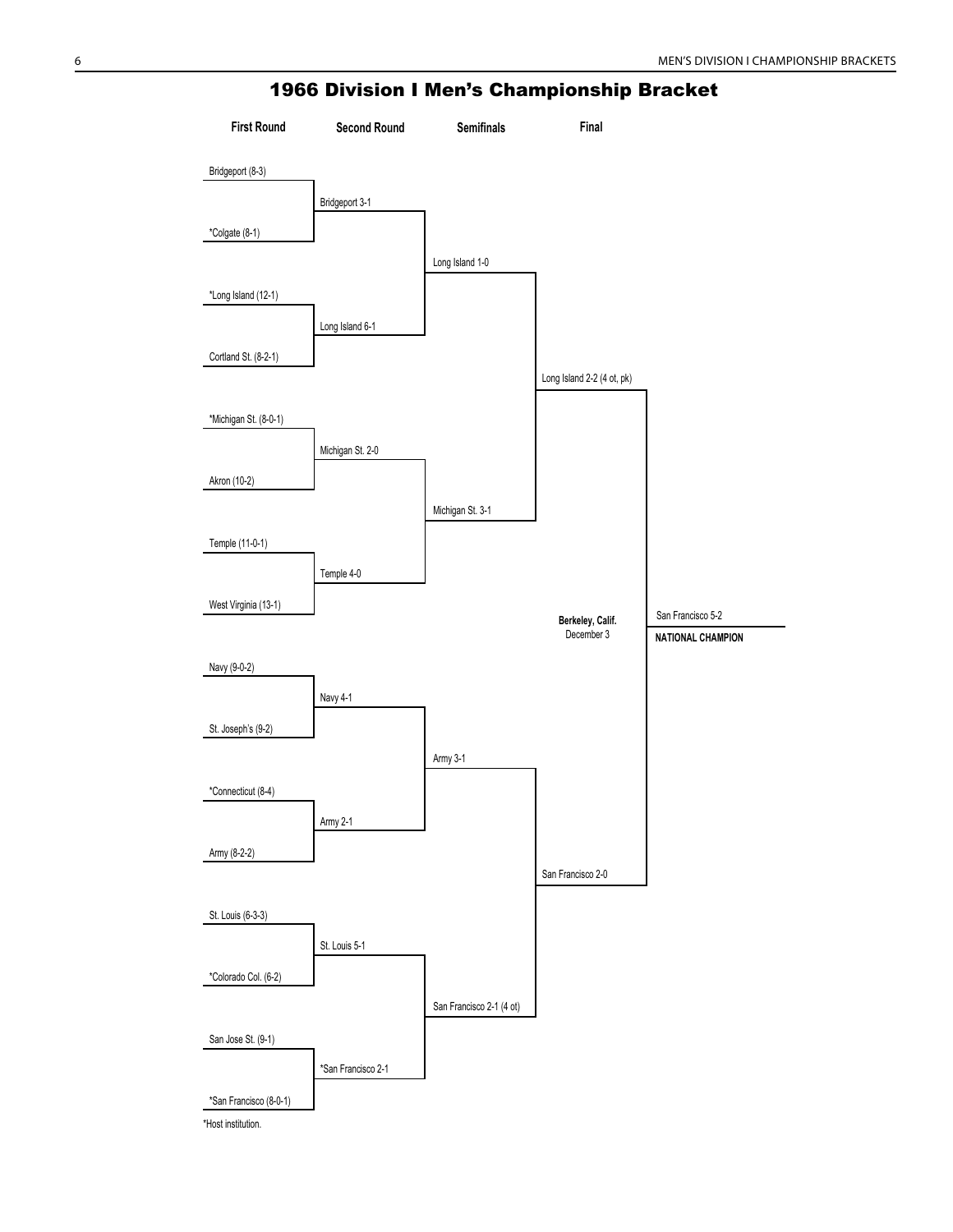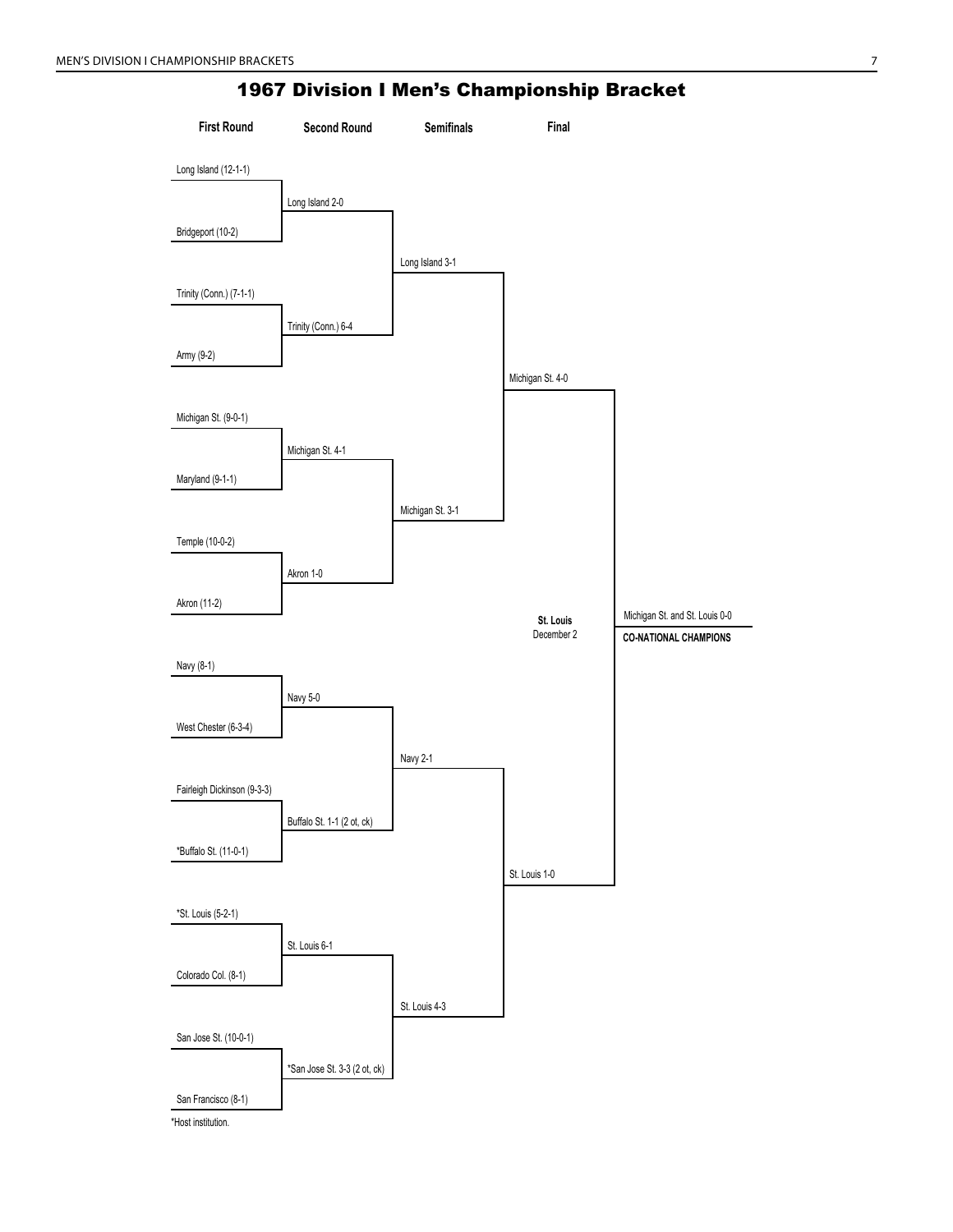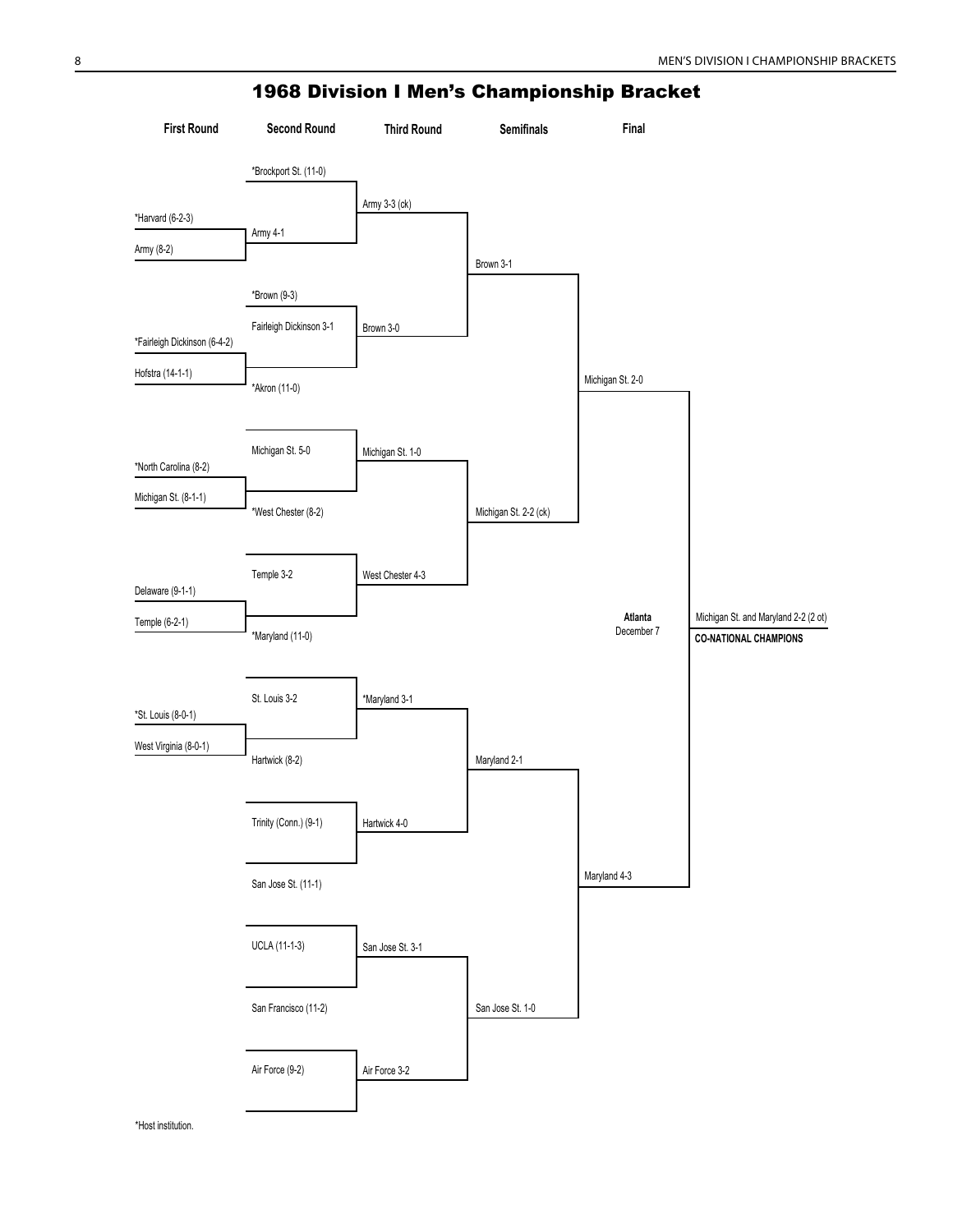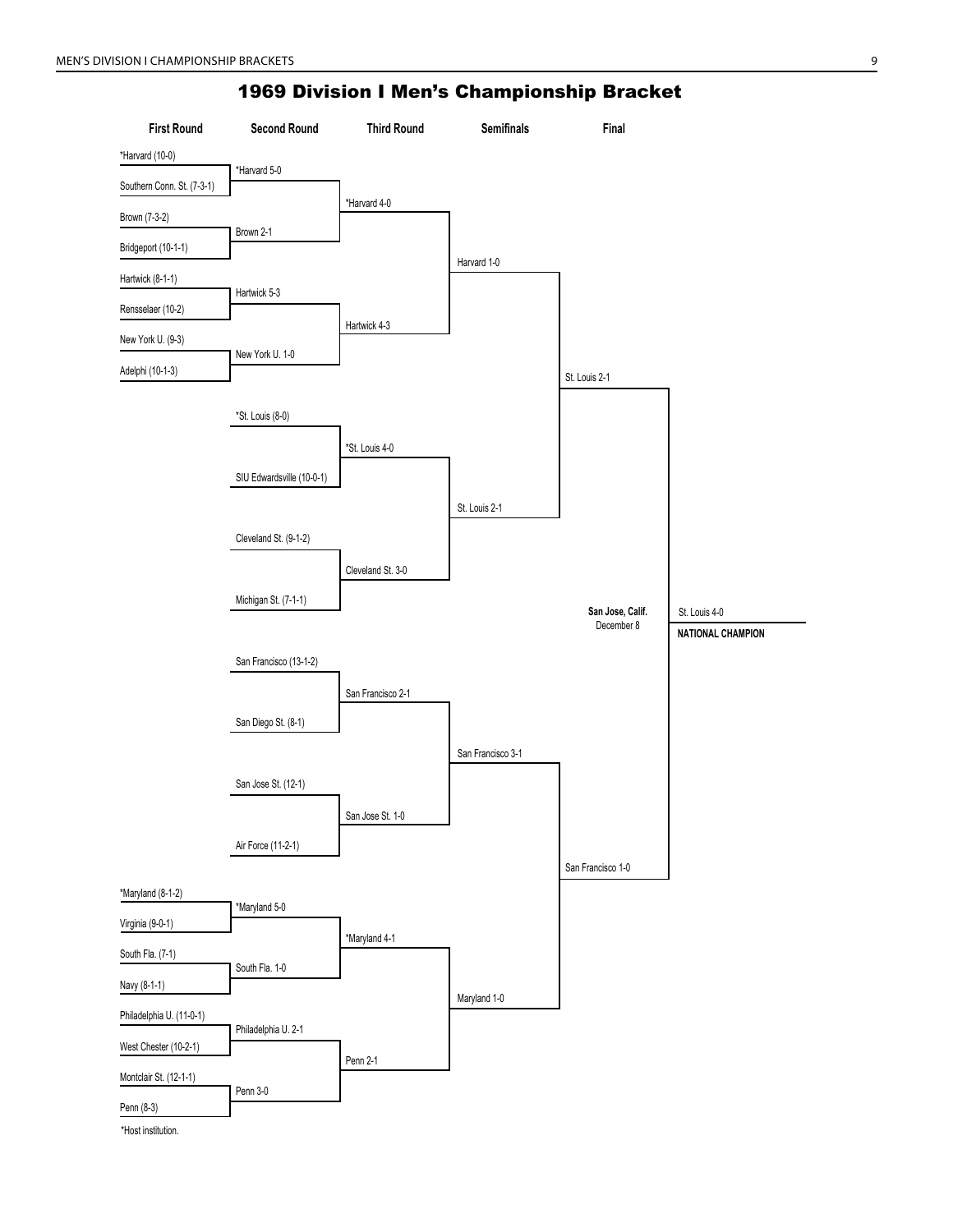

#Howard's participation in the 1970 tournament was vacated.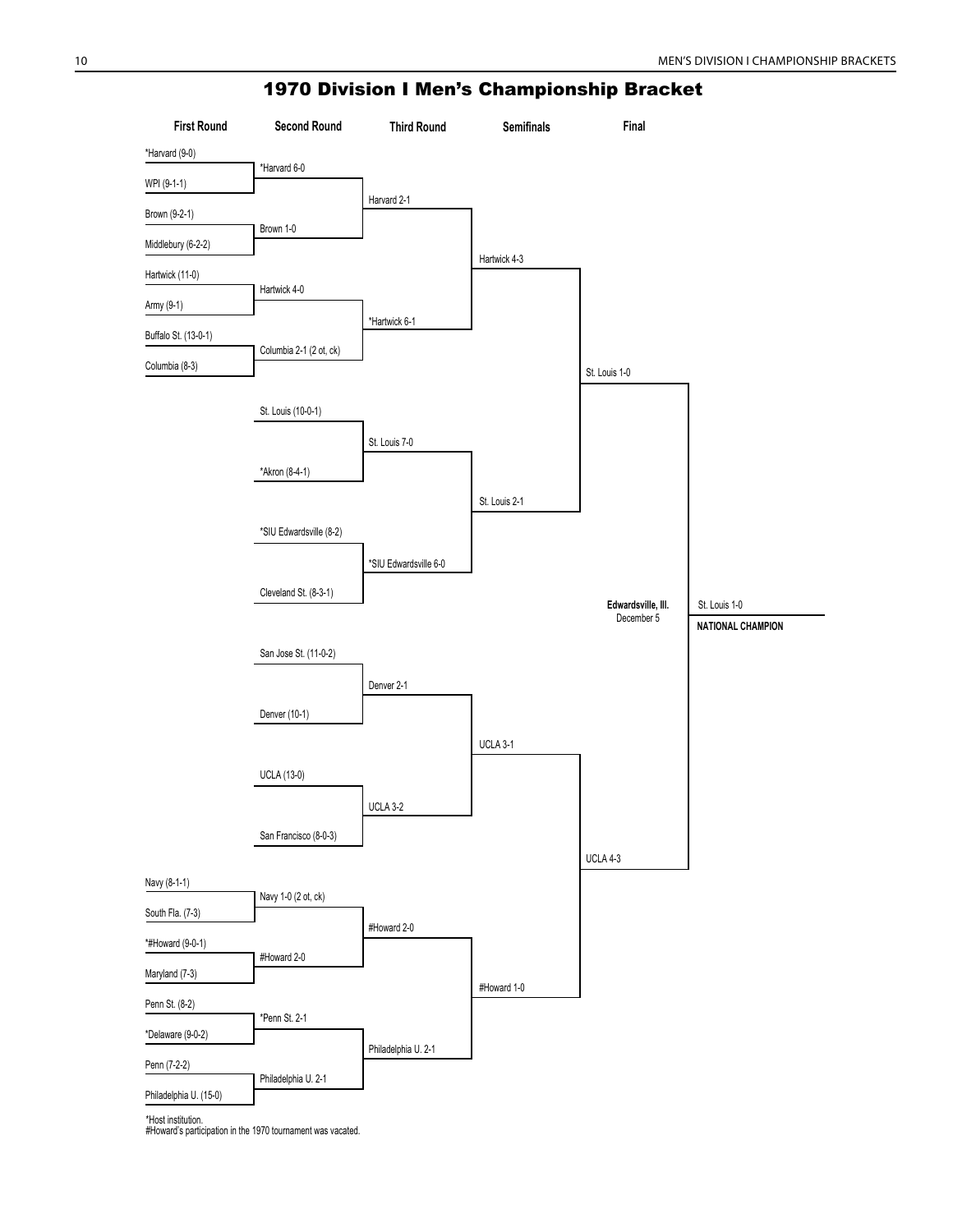

#Howard's participation in the 1971 tournament was vacated.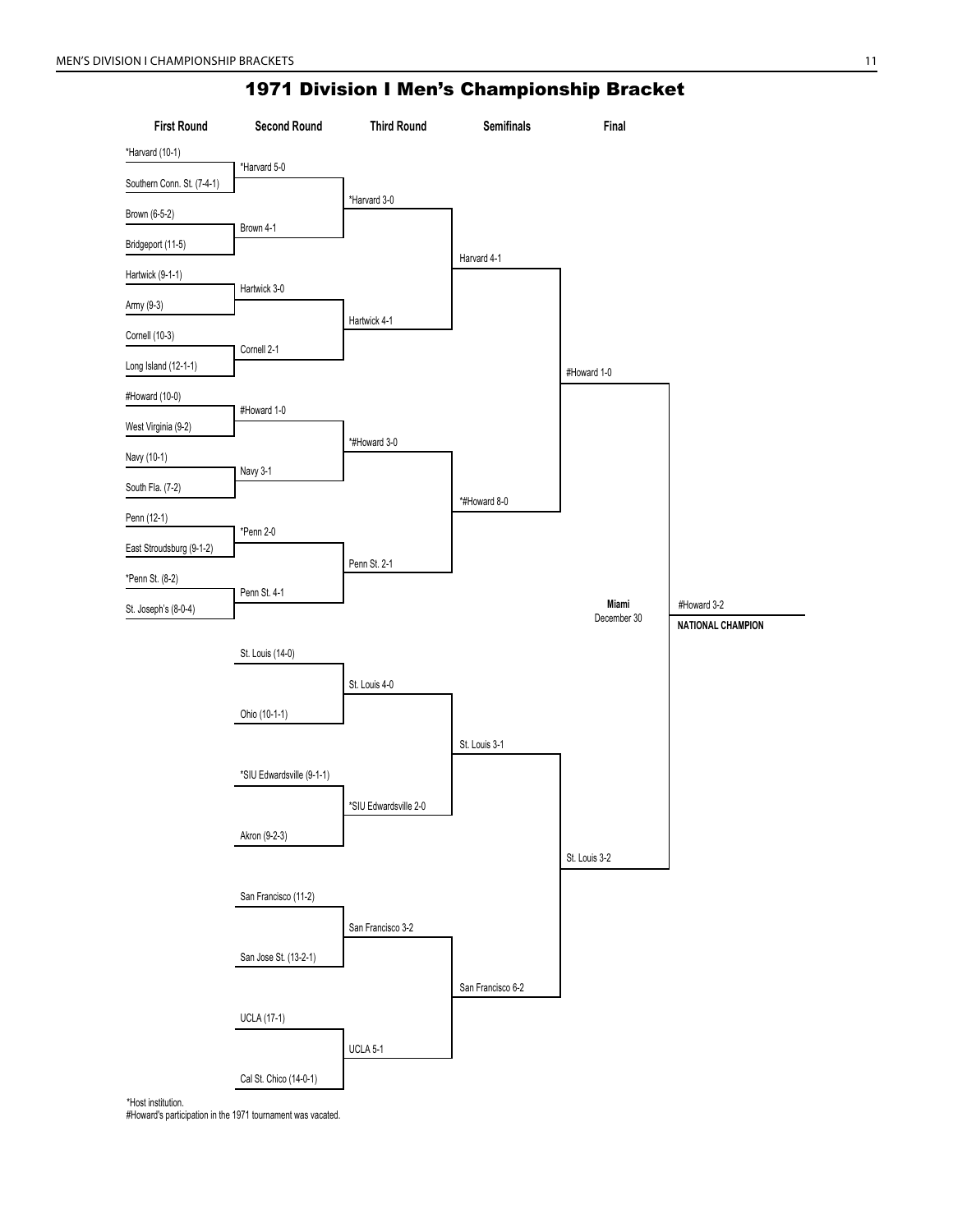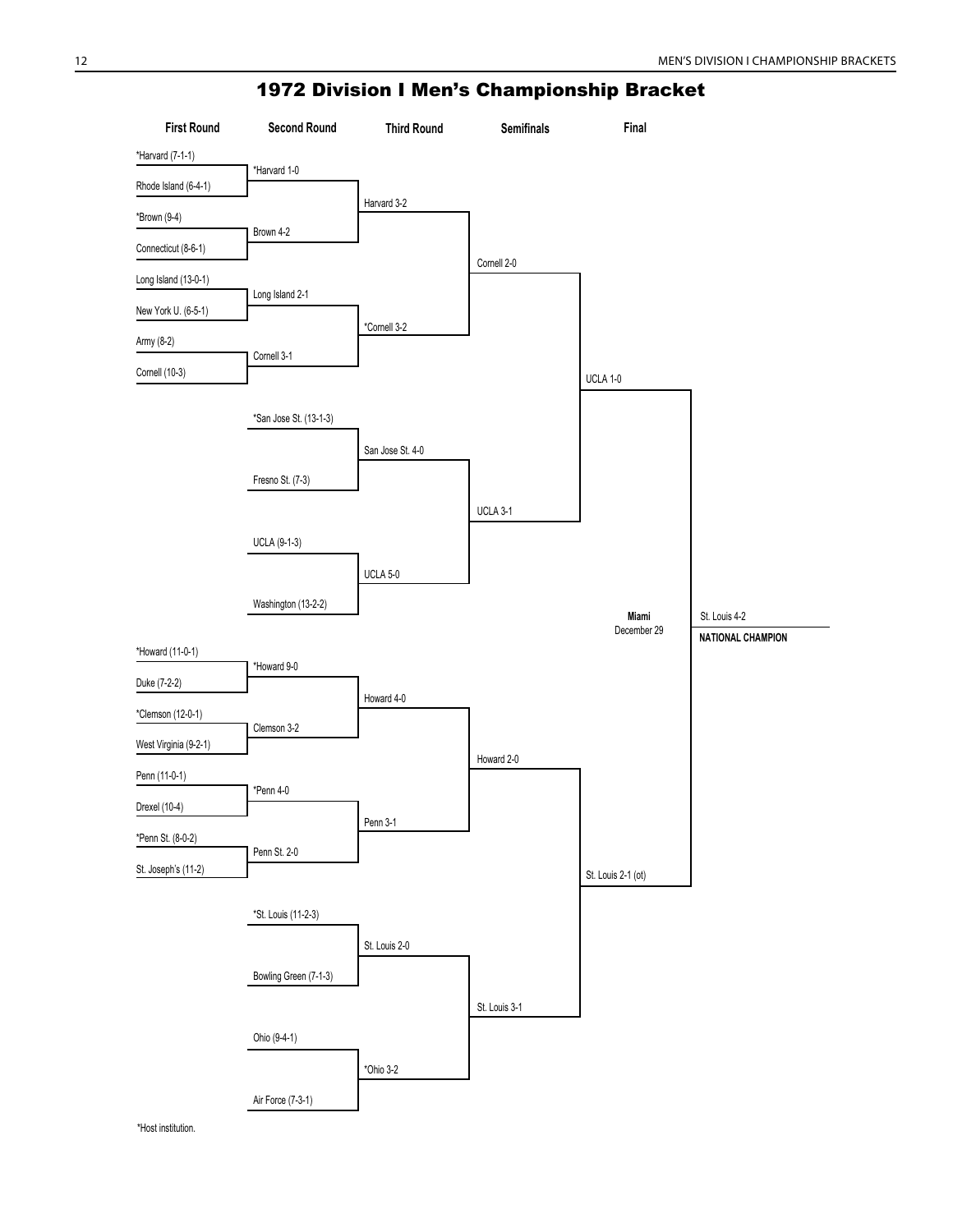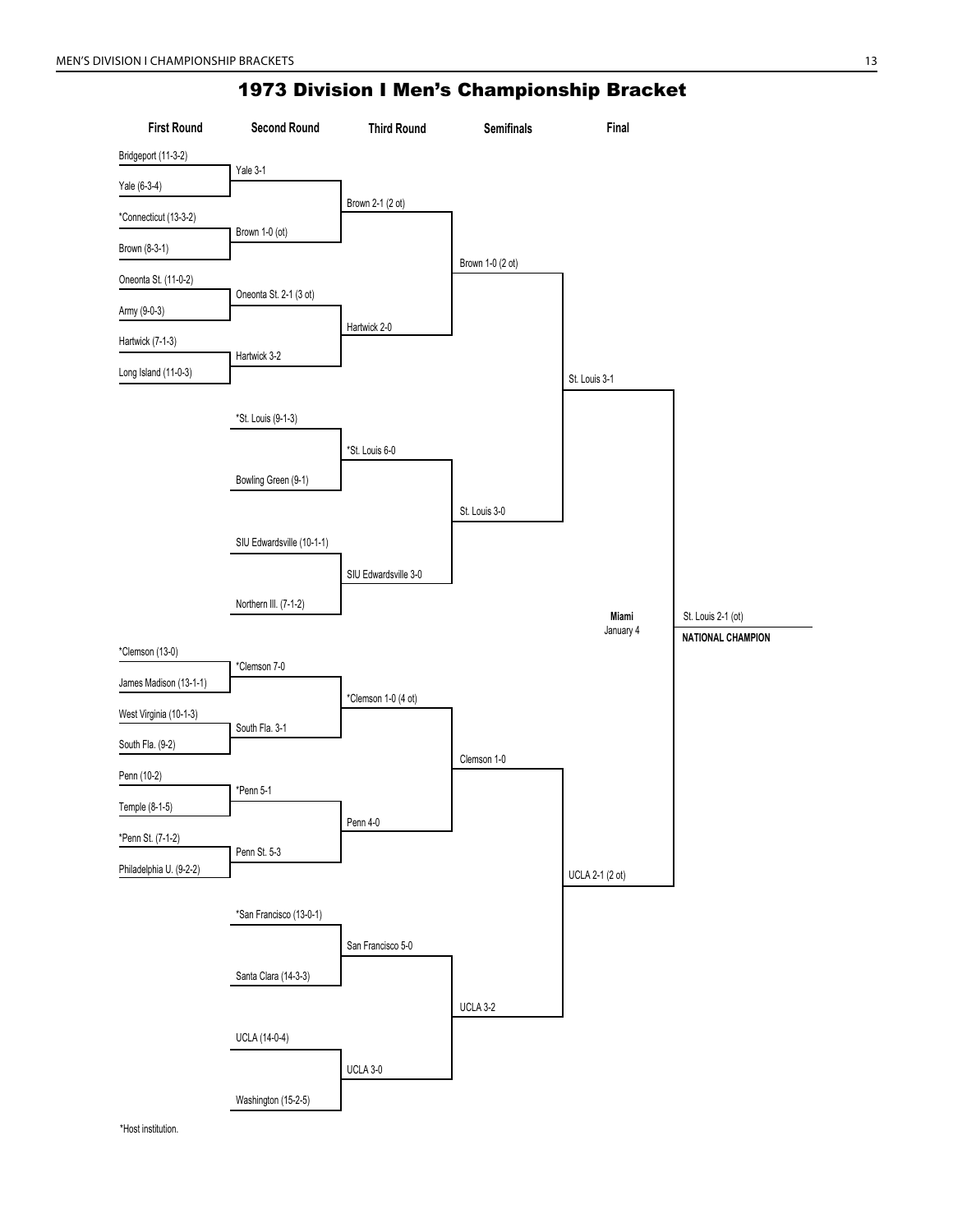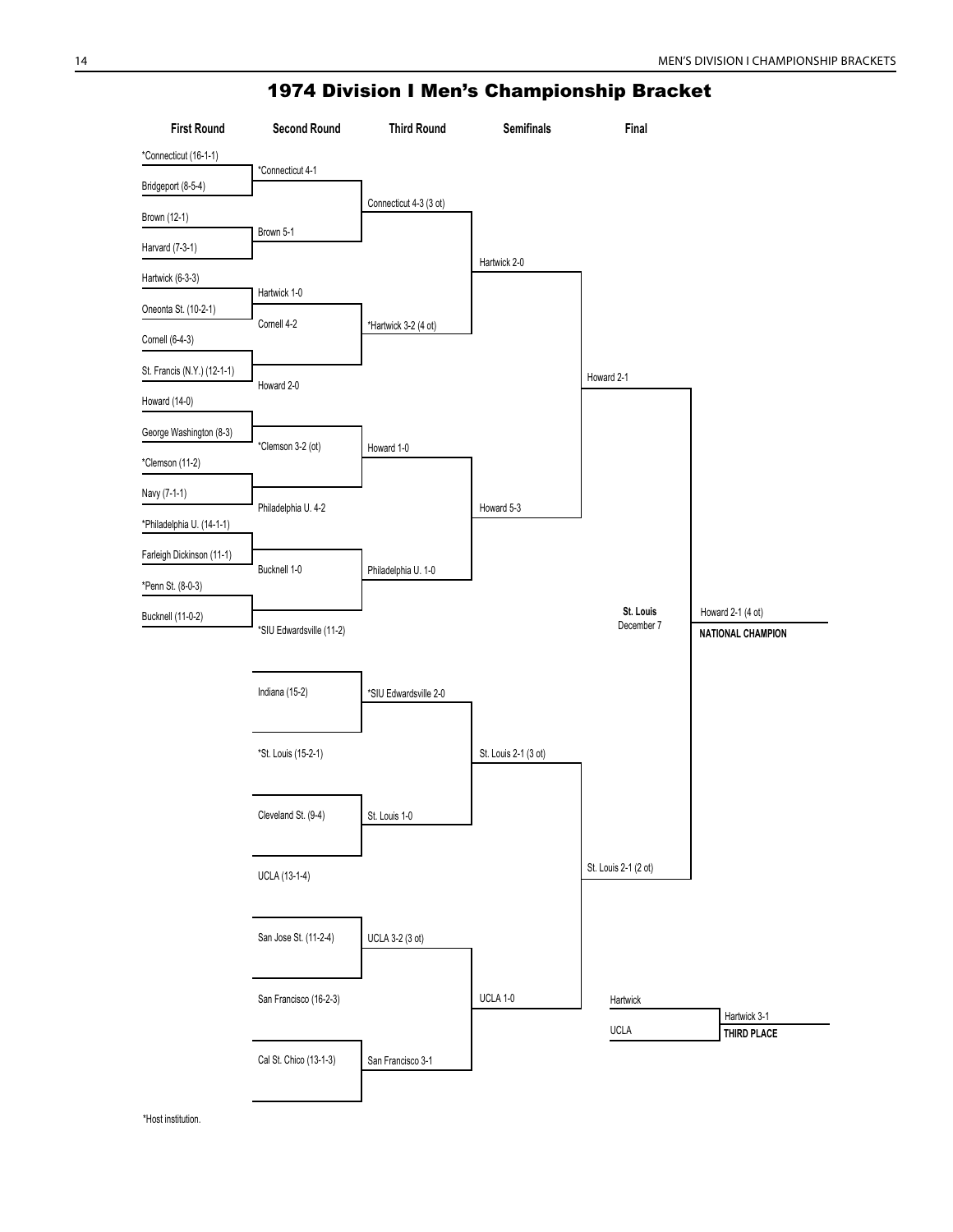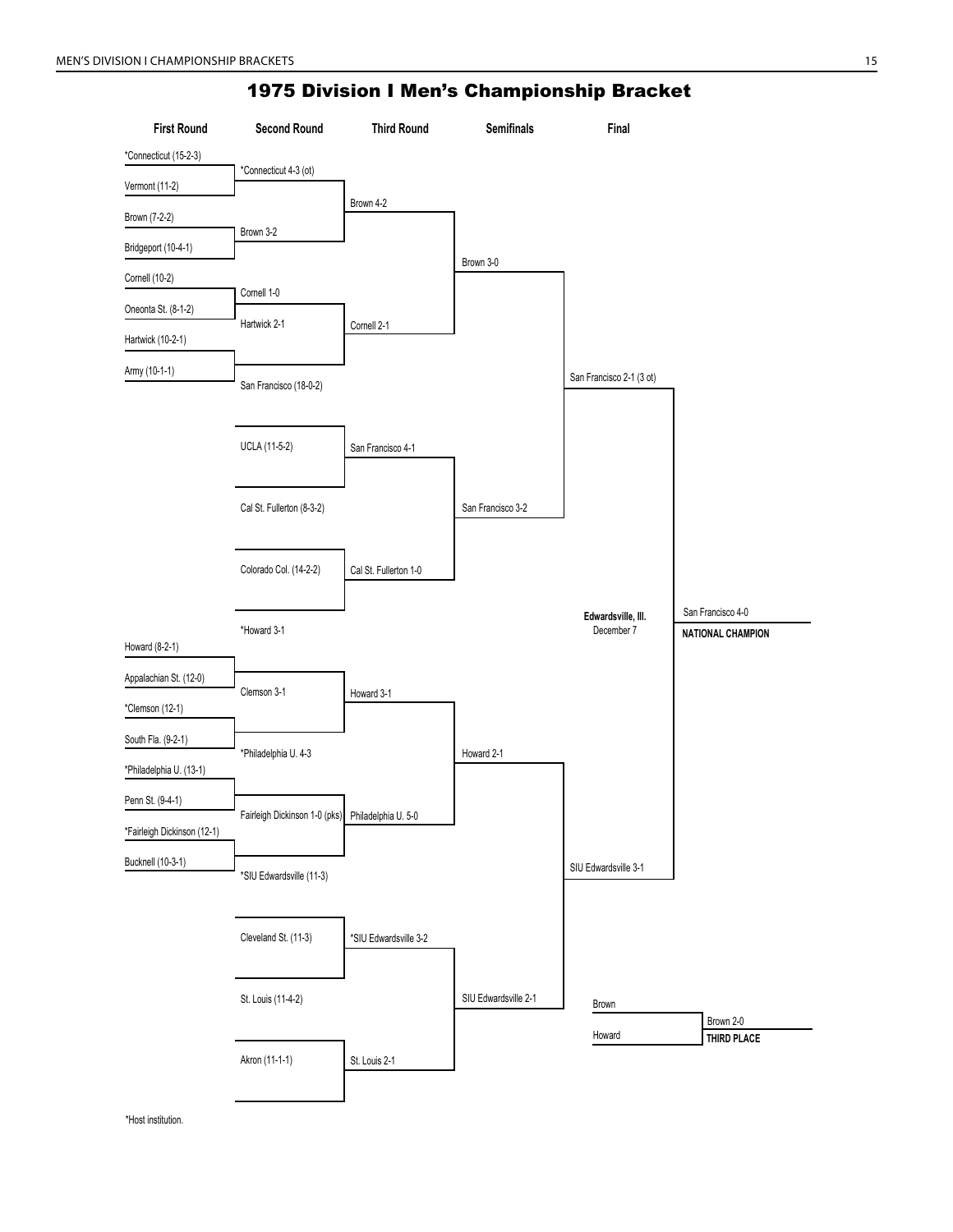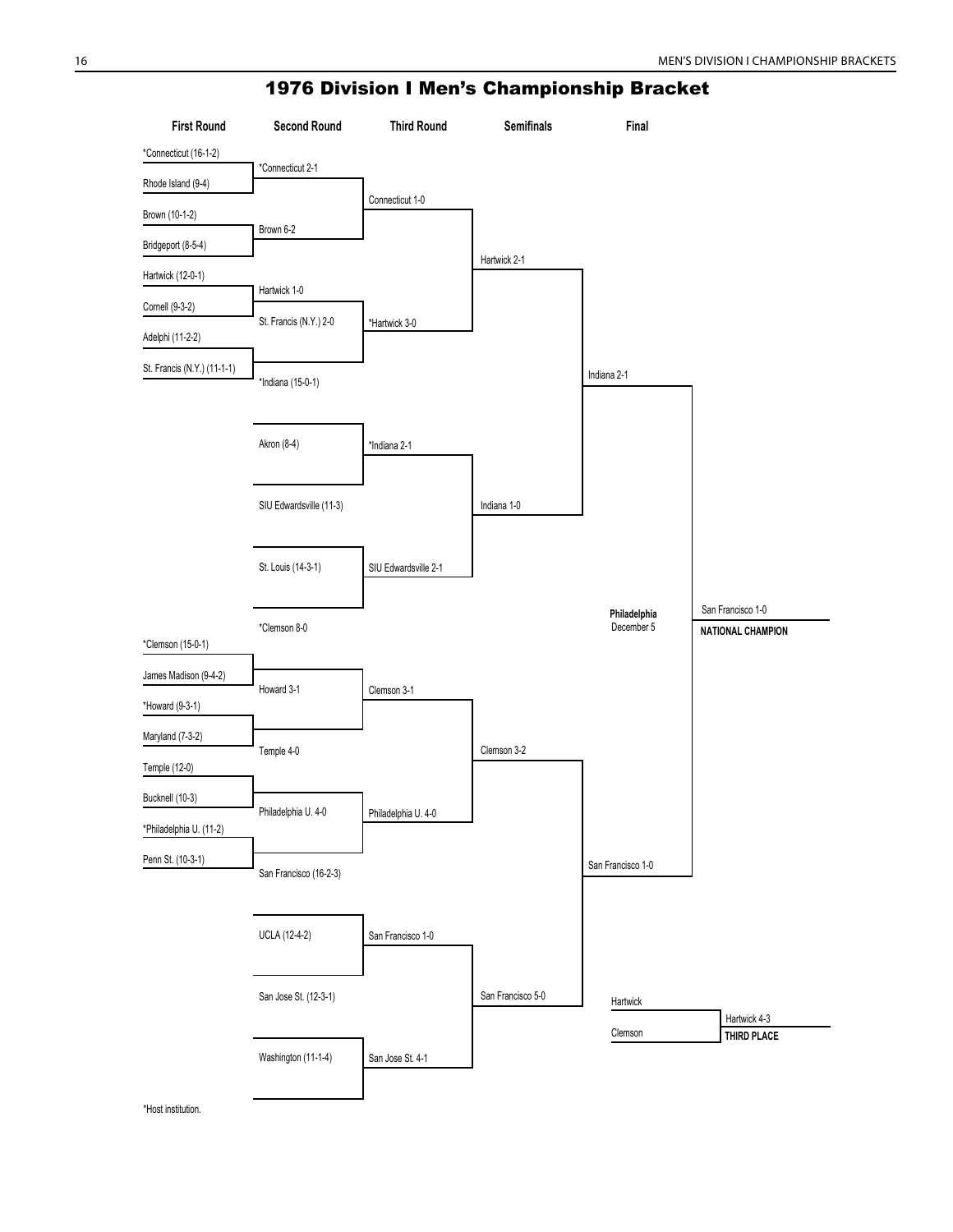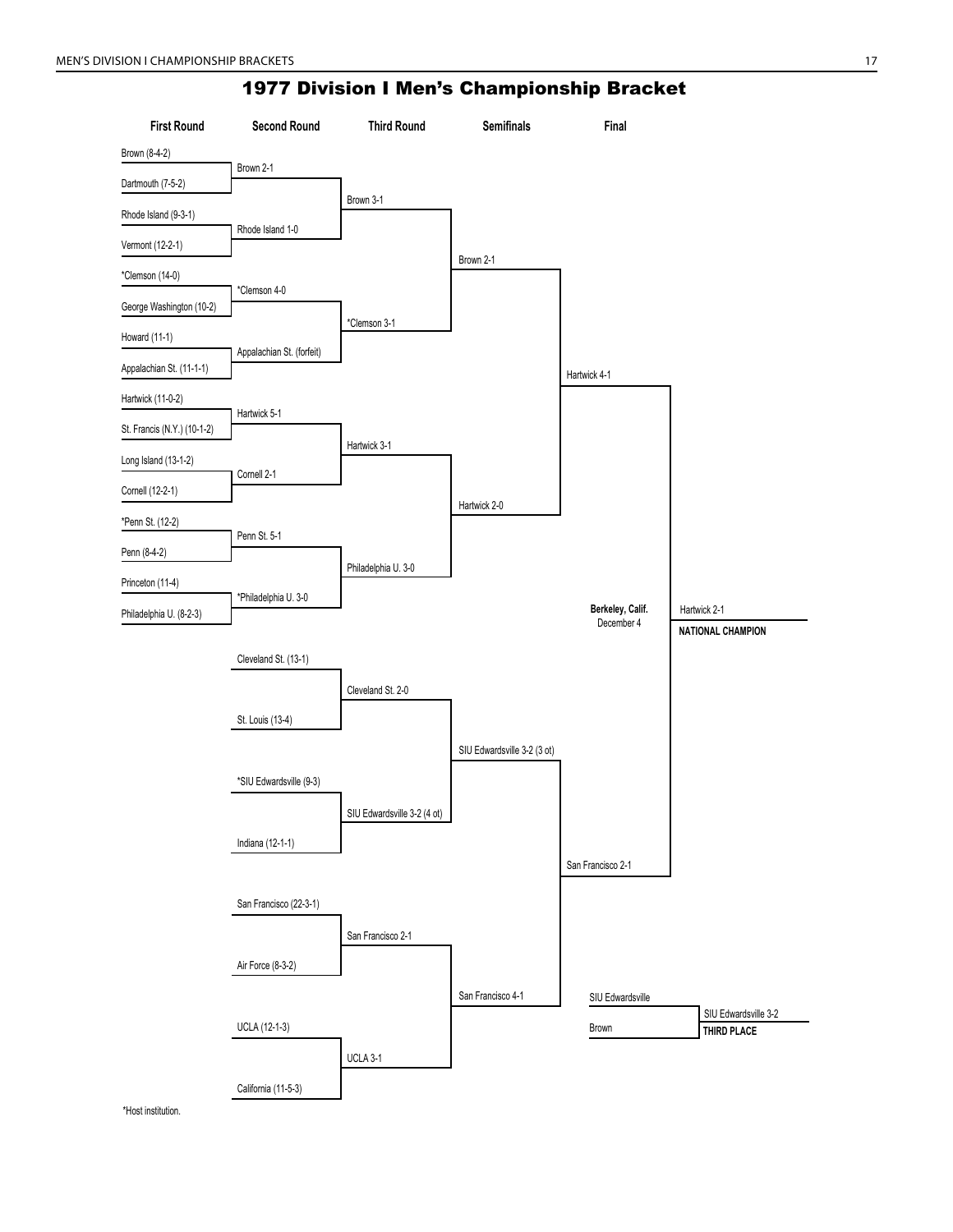

°Host institution.<br>#San Francisco's participation in the 1978 tournament was vacated.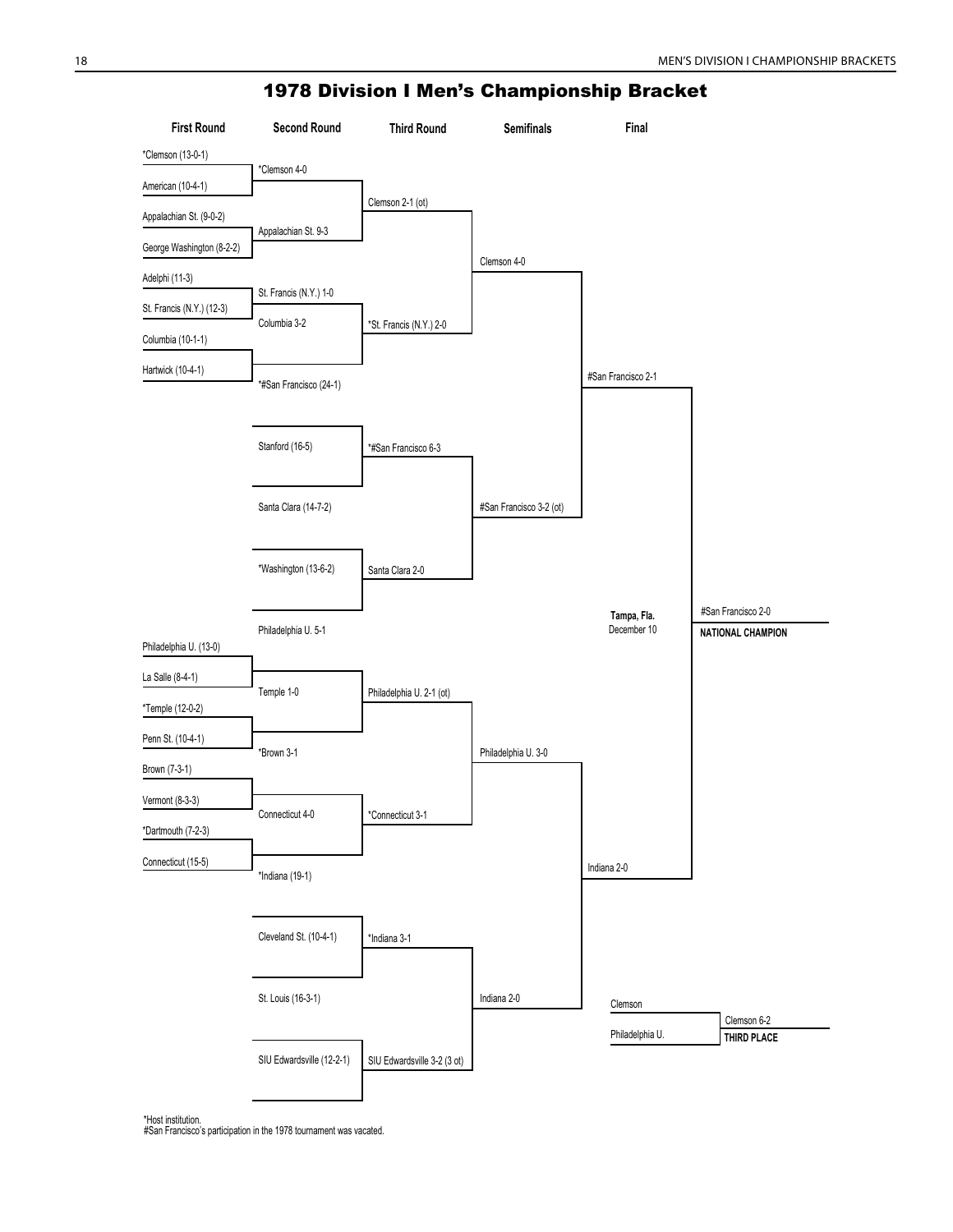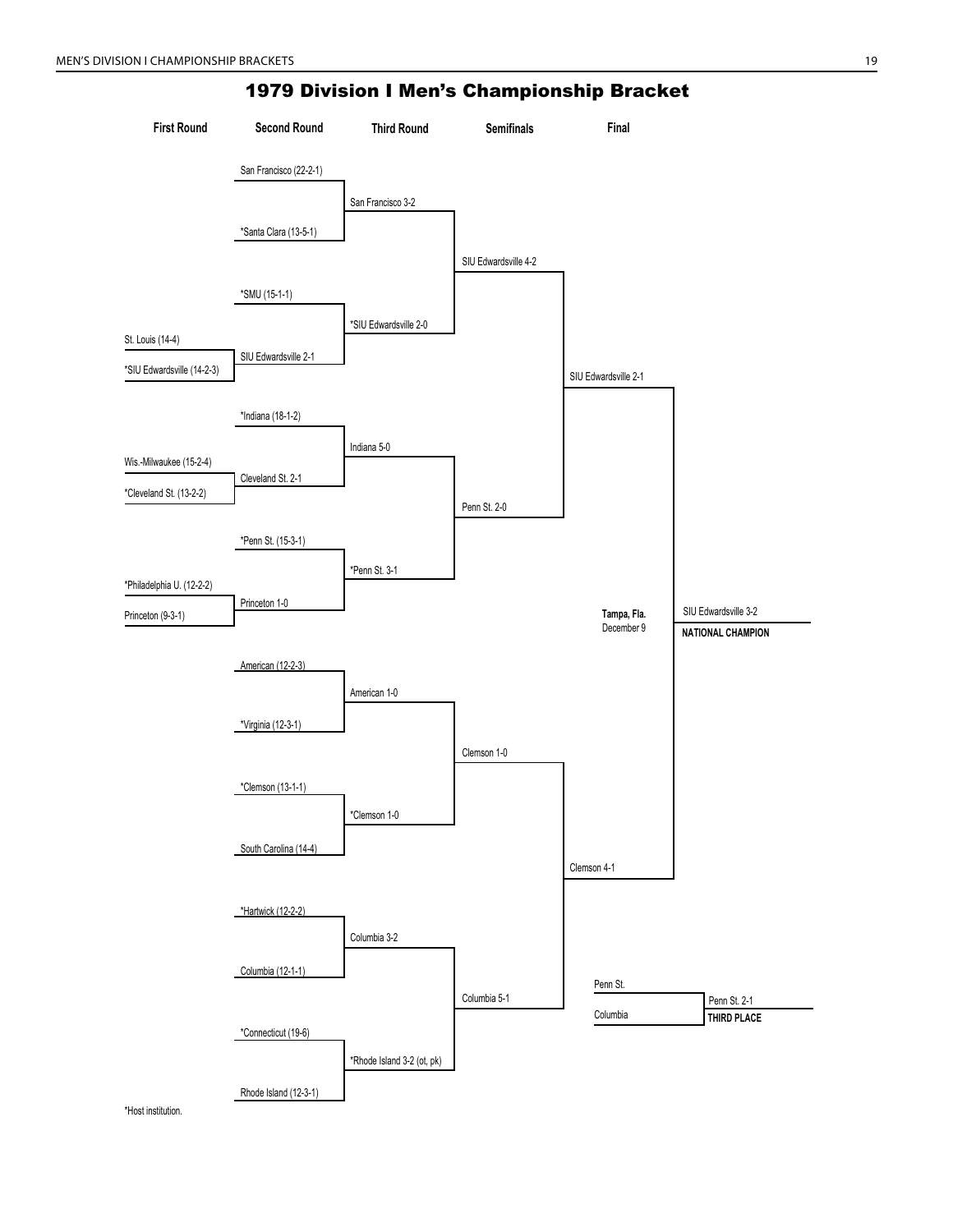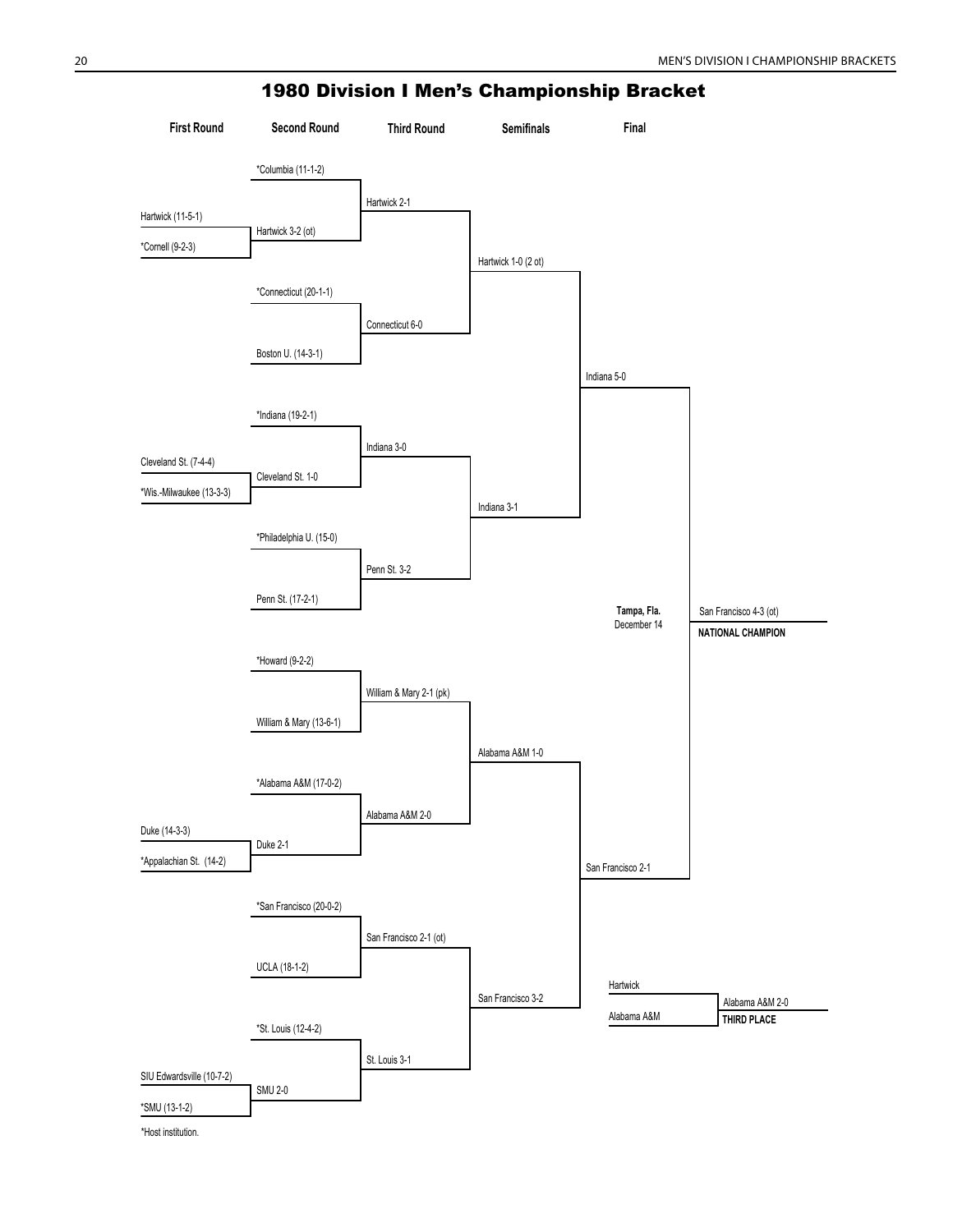

\*Host institution.

#San Diego St.'s and Eastern Ill.'s participation in the 1981 tournament was vacated.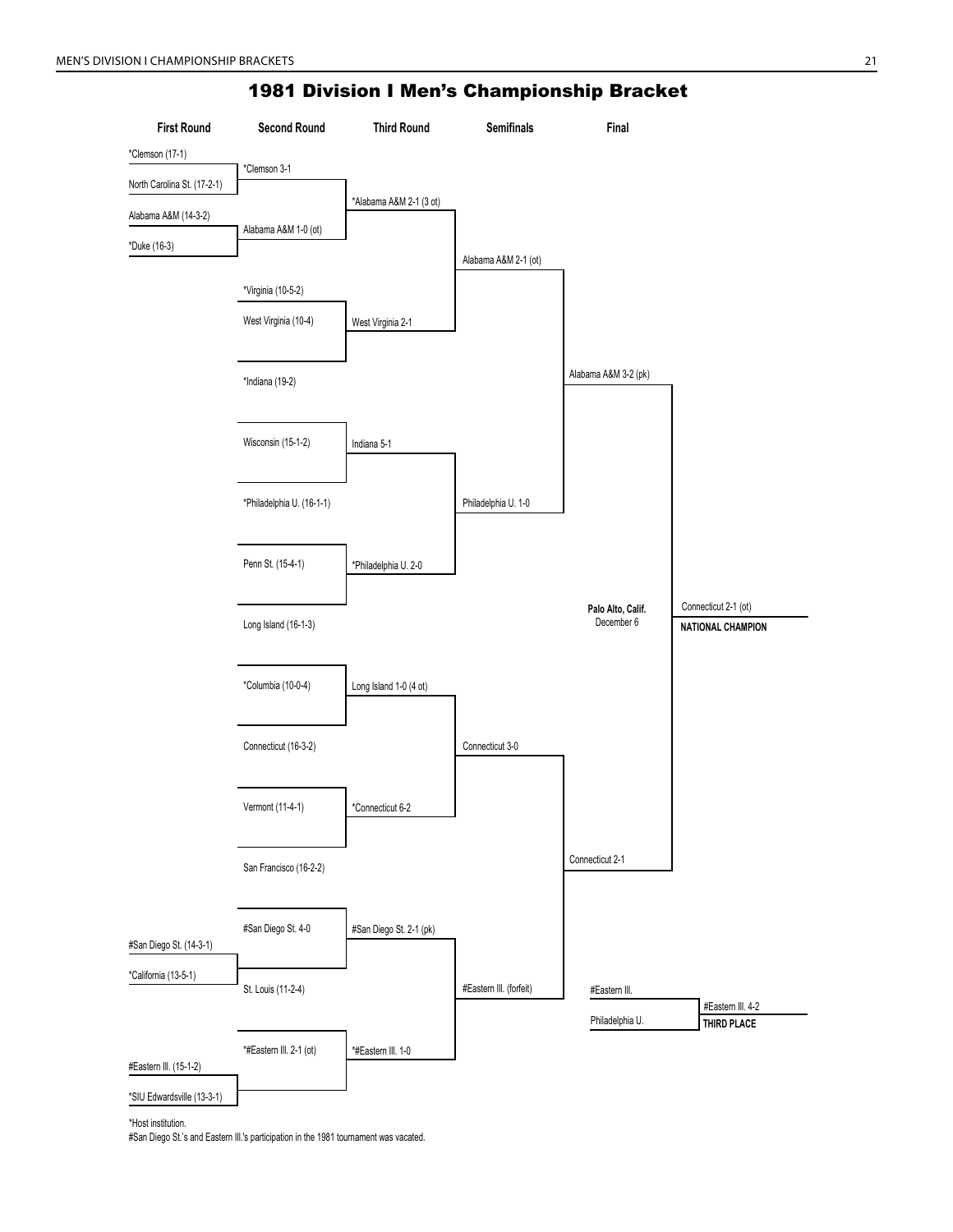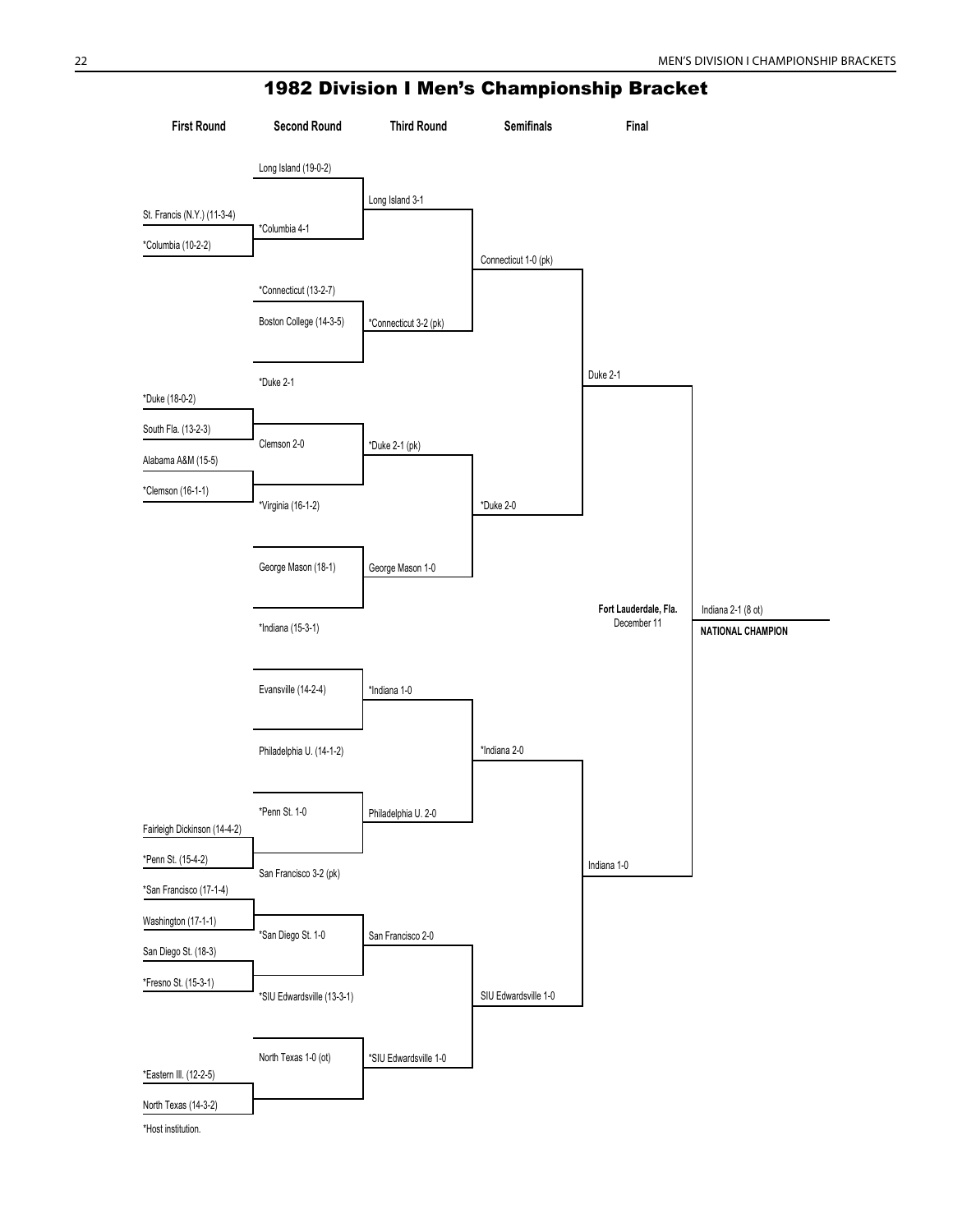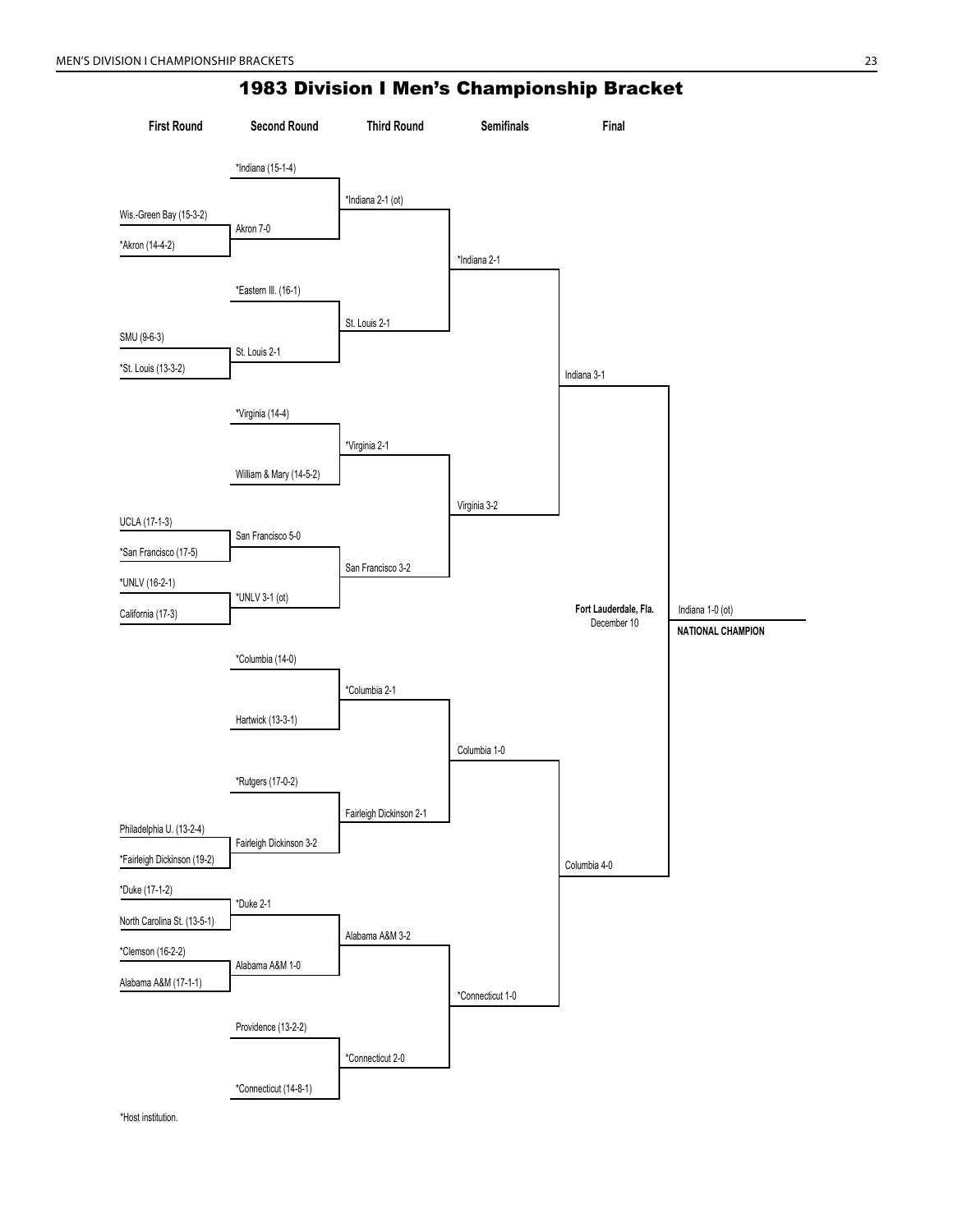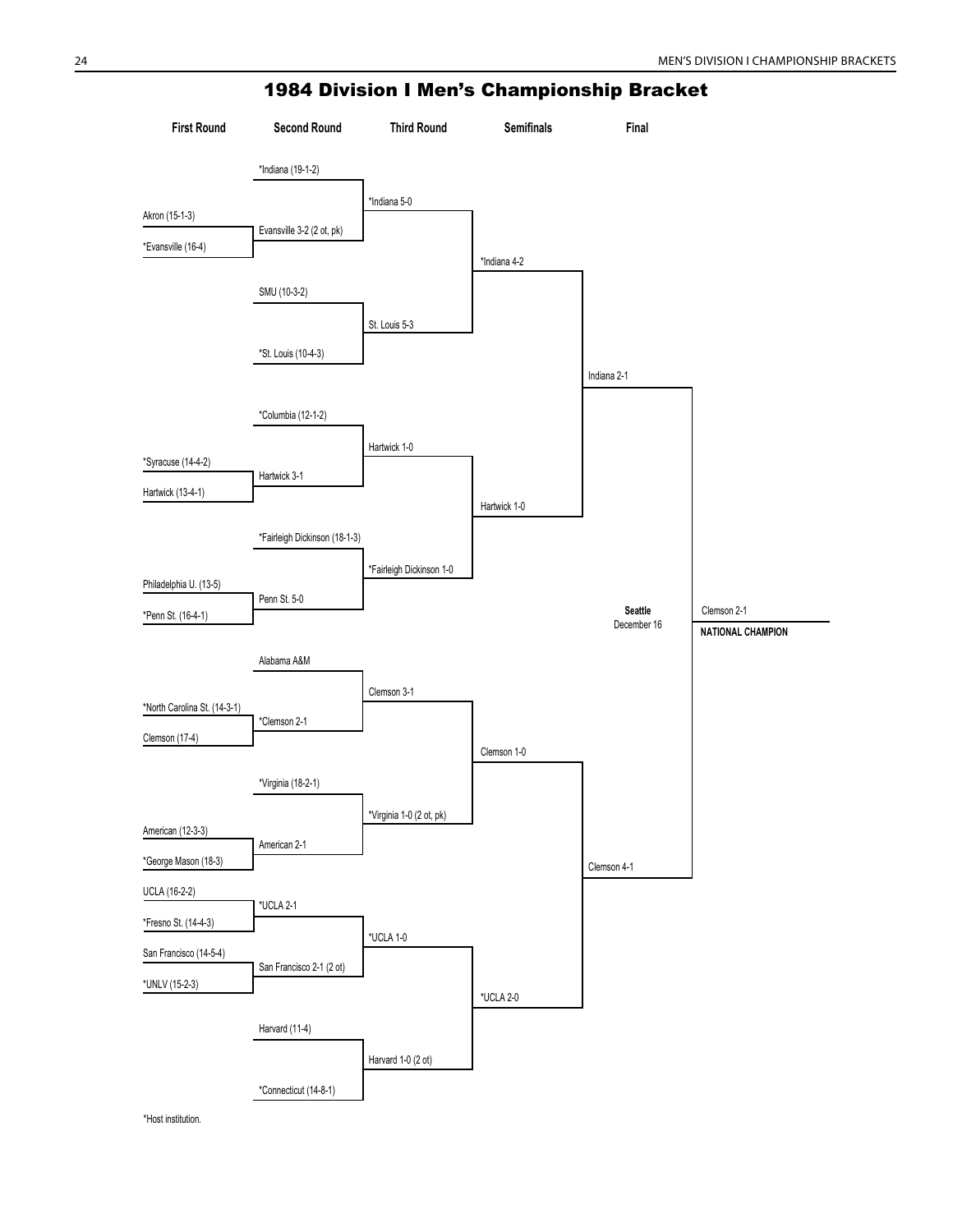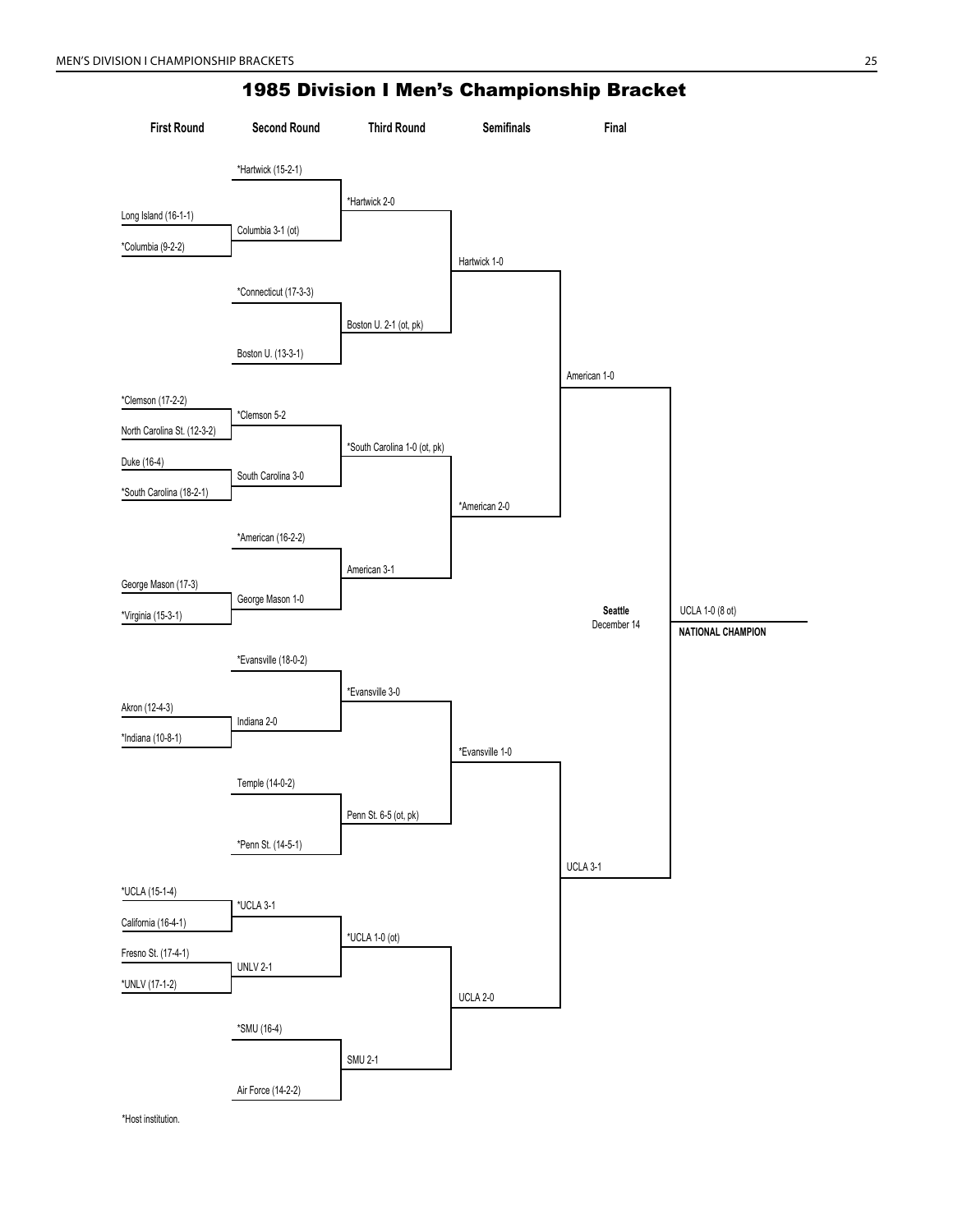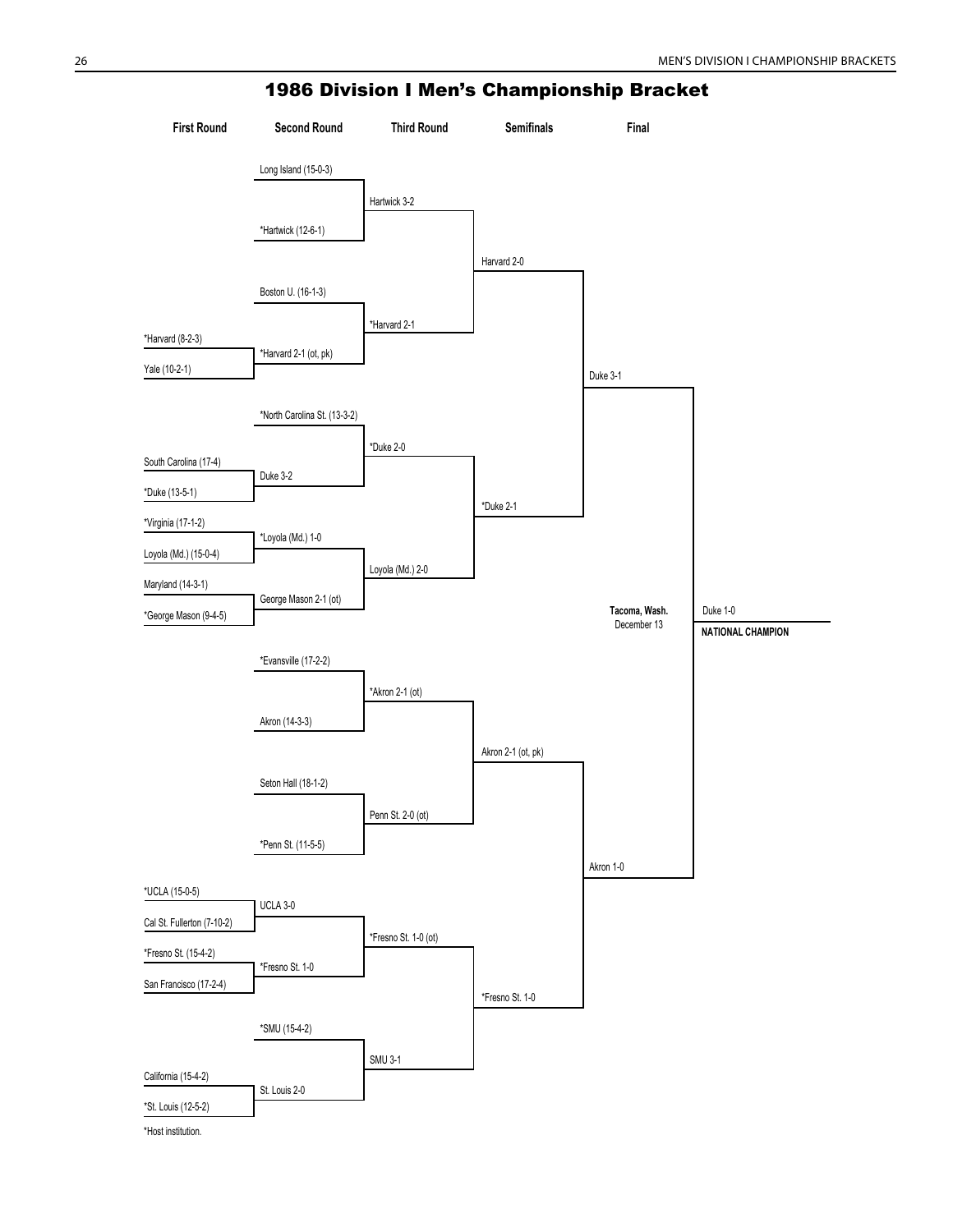

#UNLV's participation in the1987 tournament was vacated.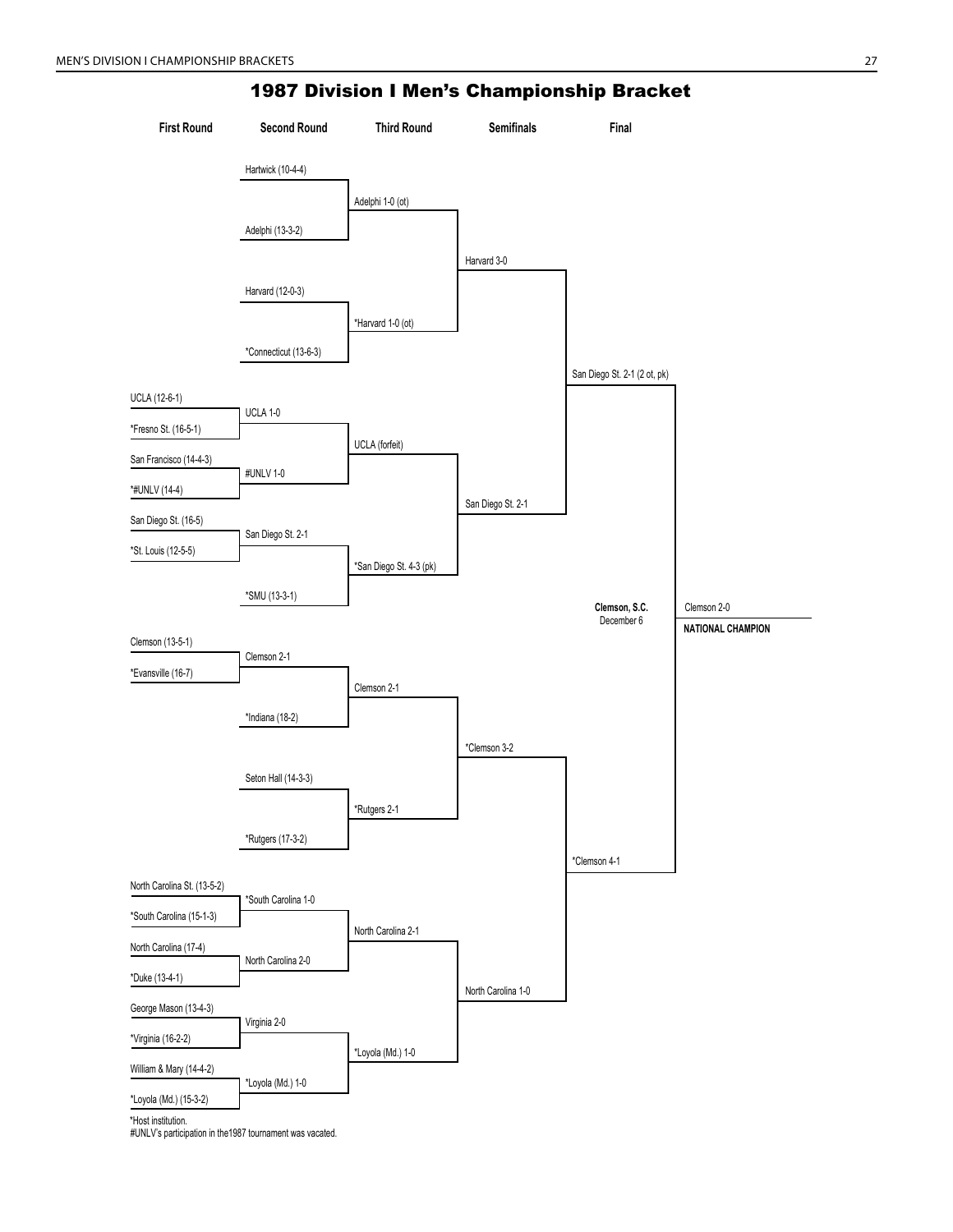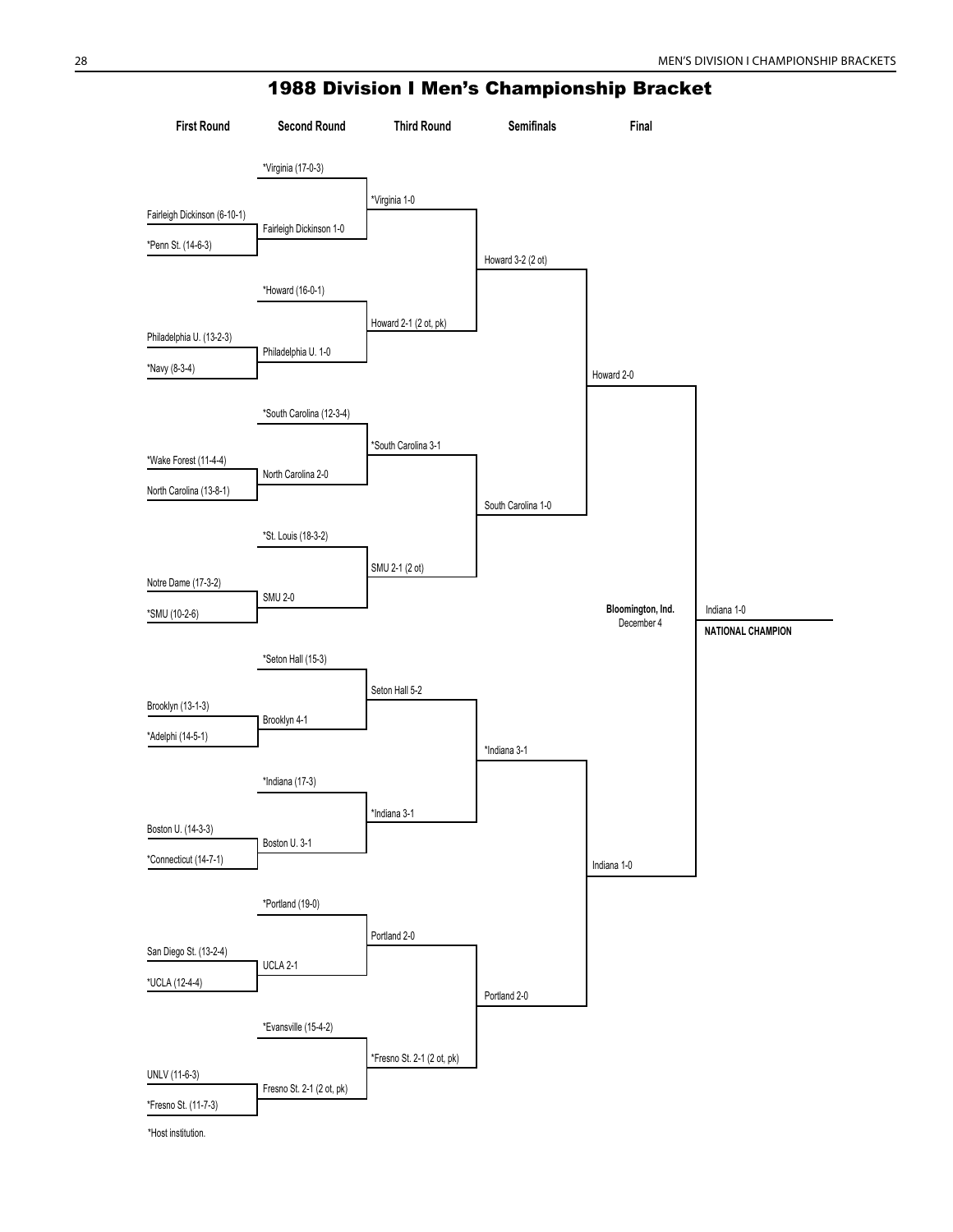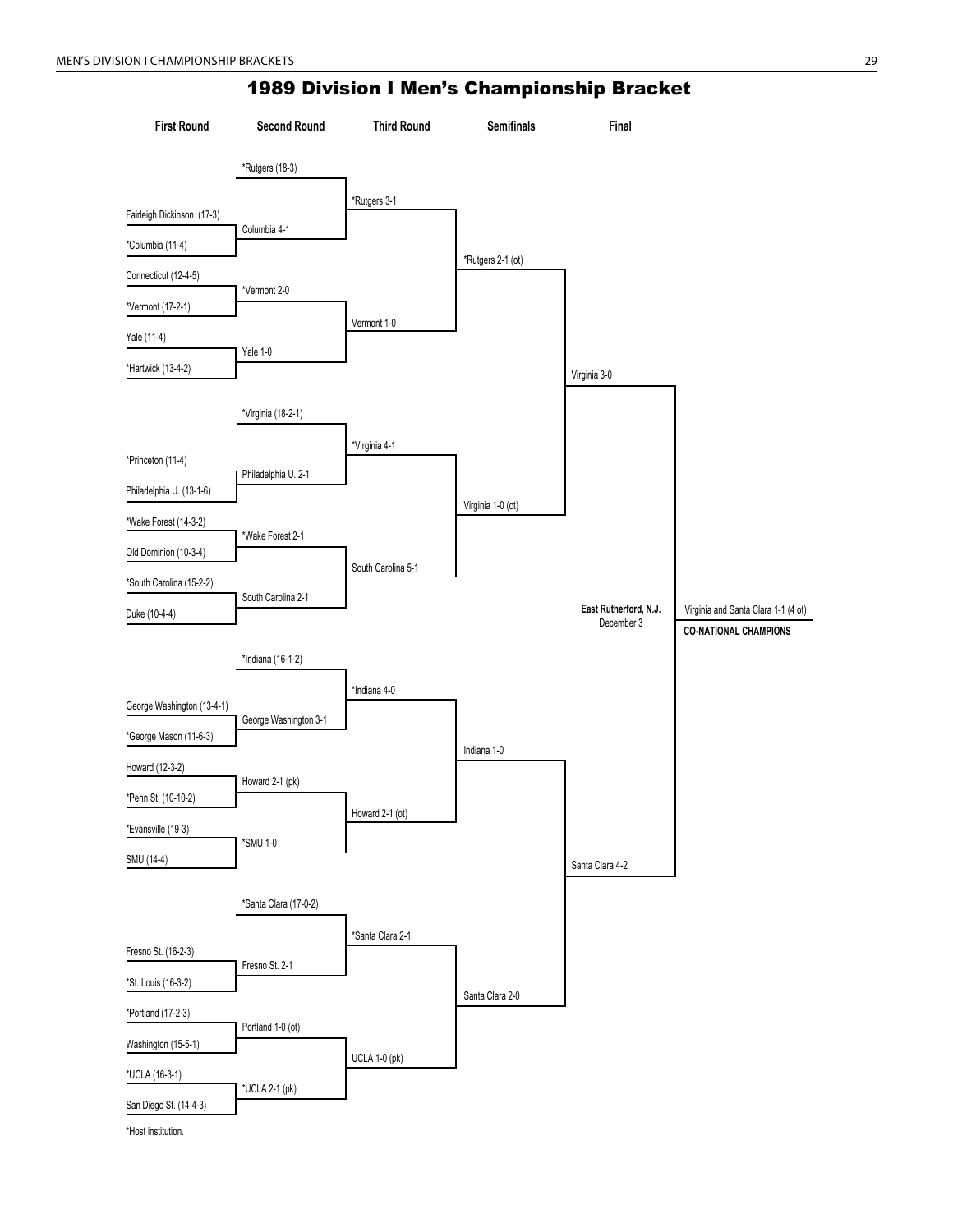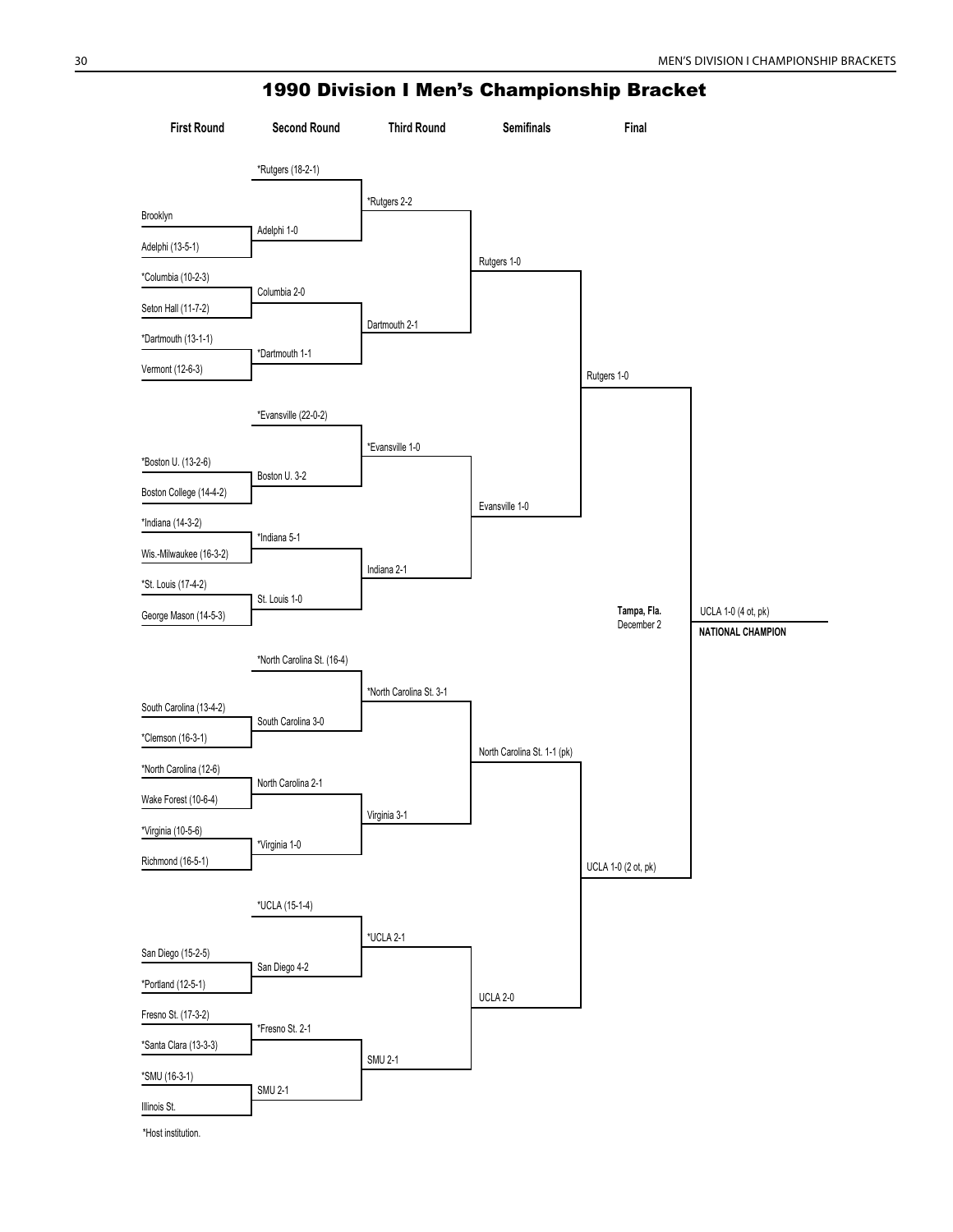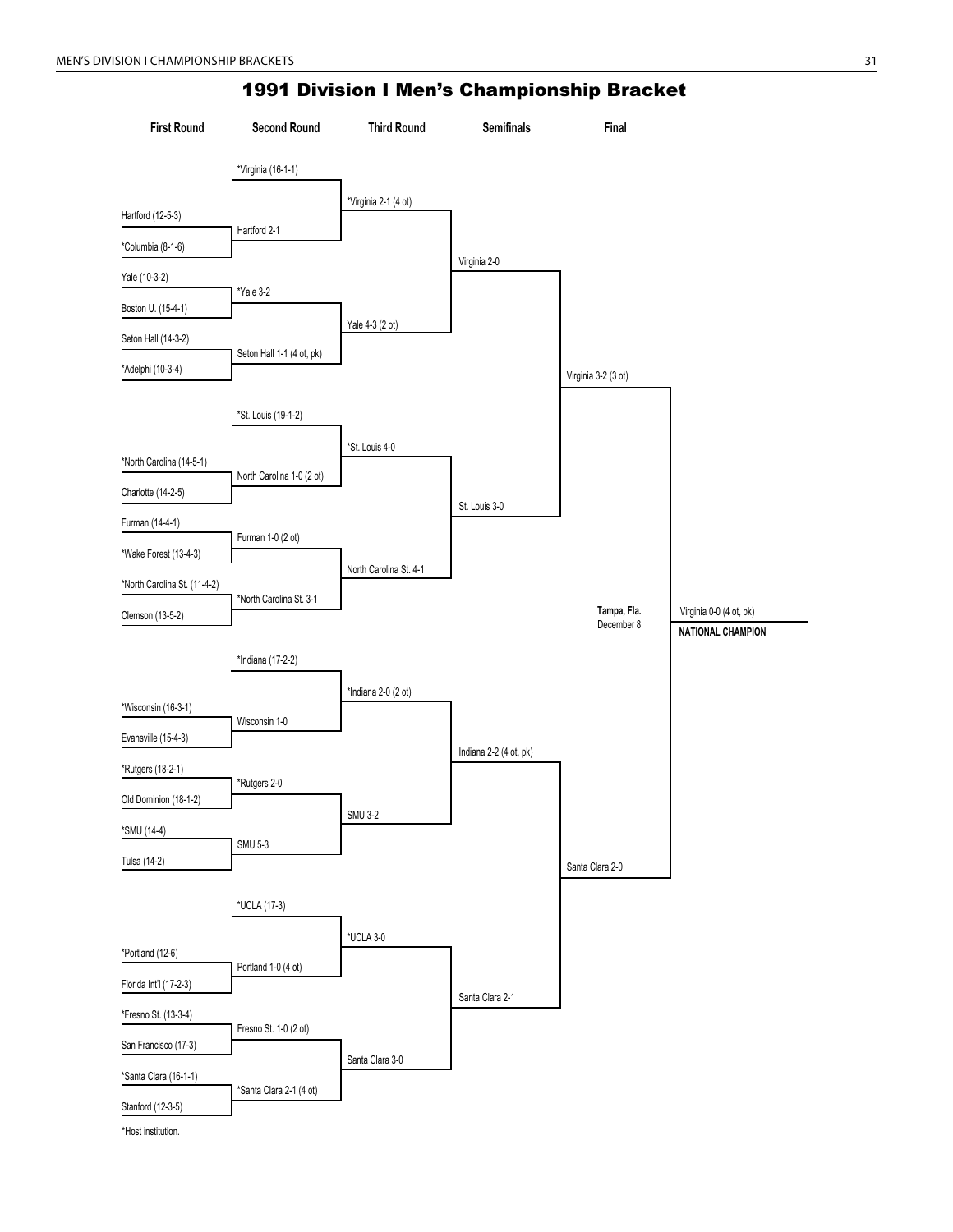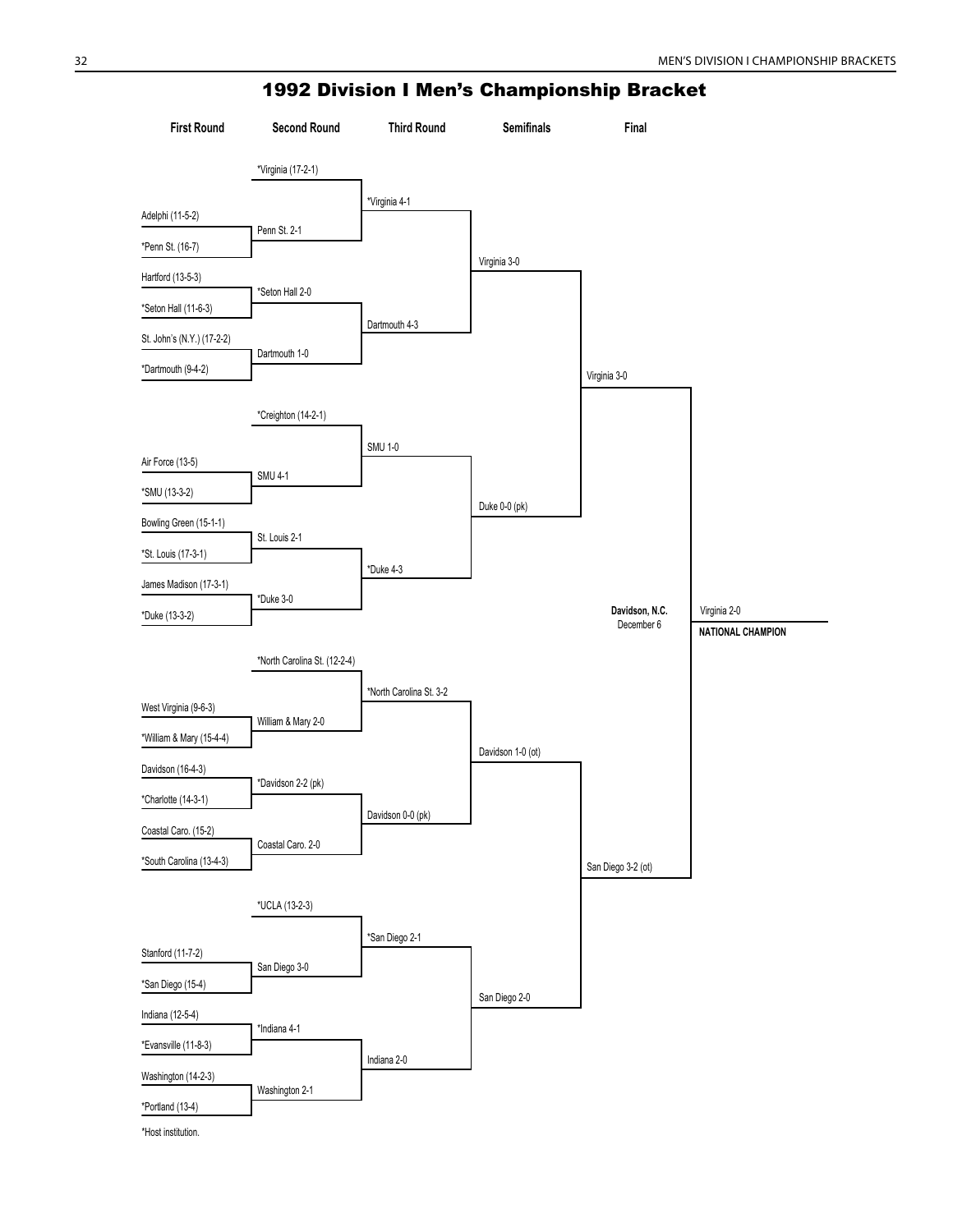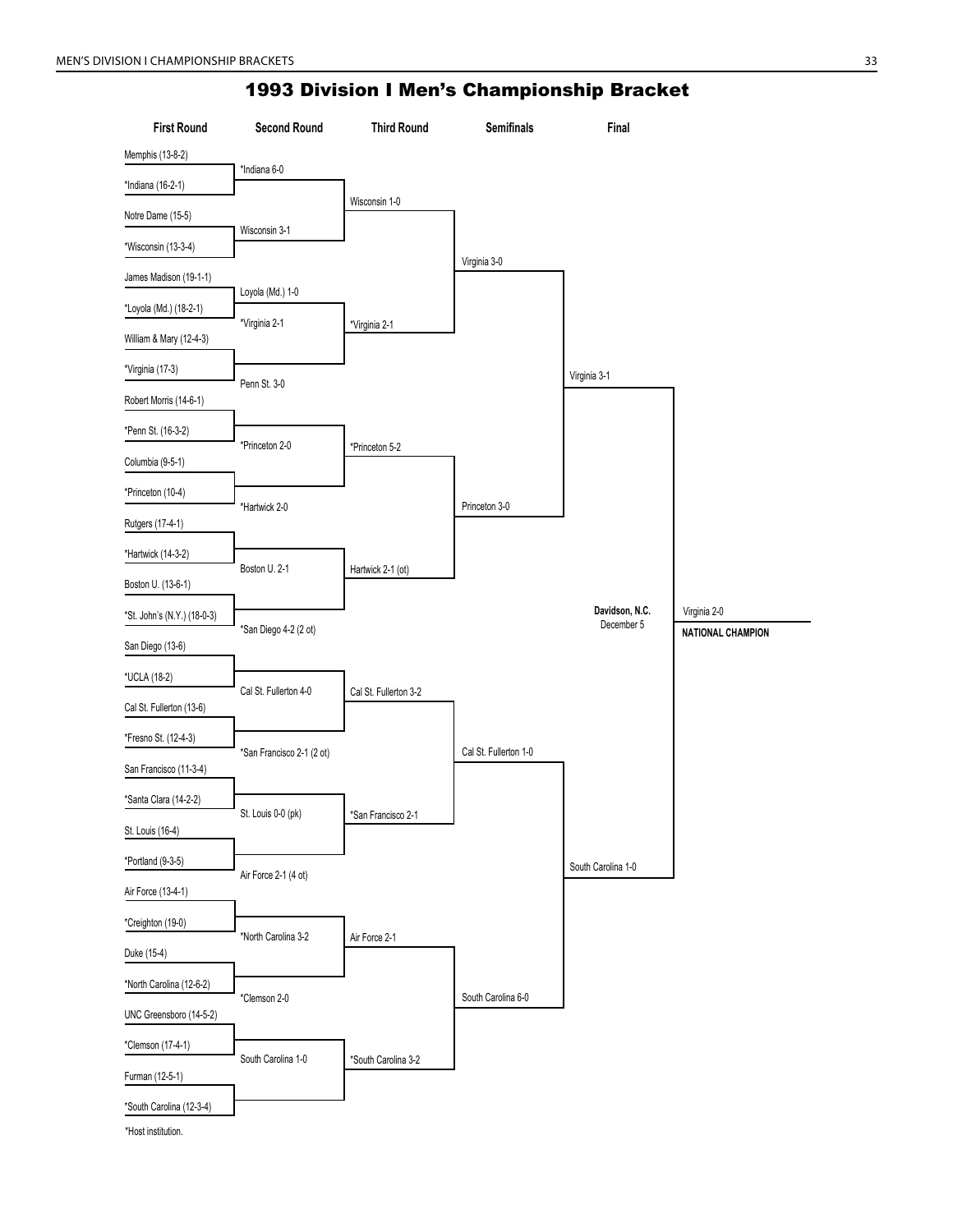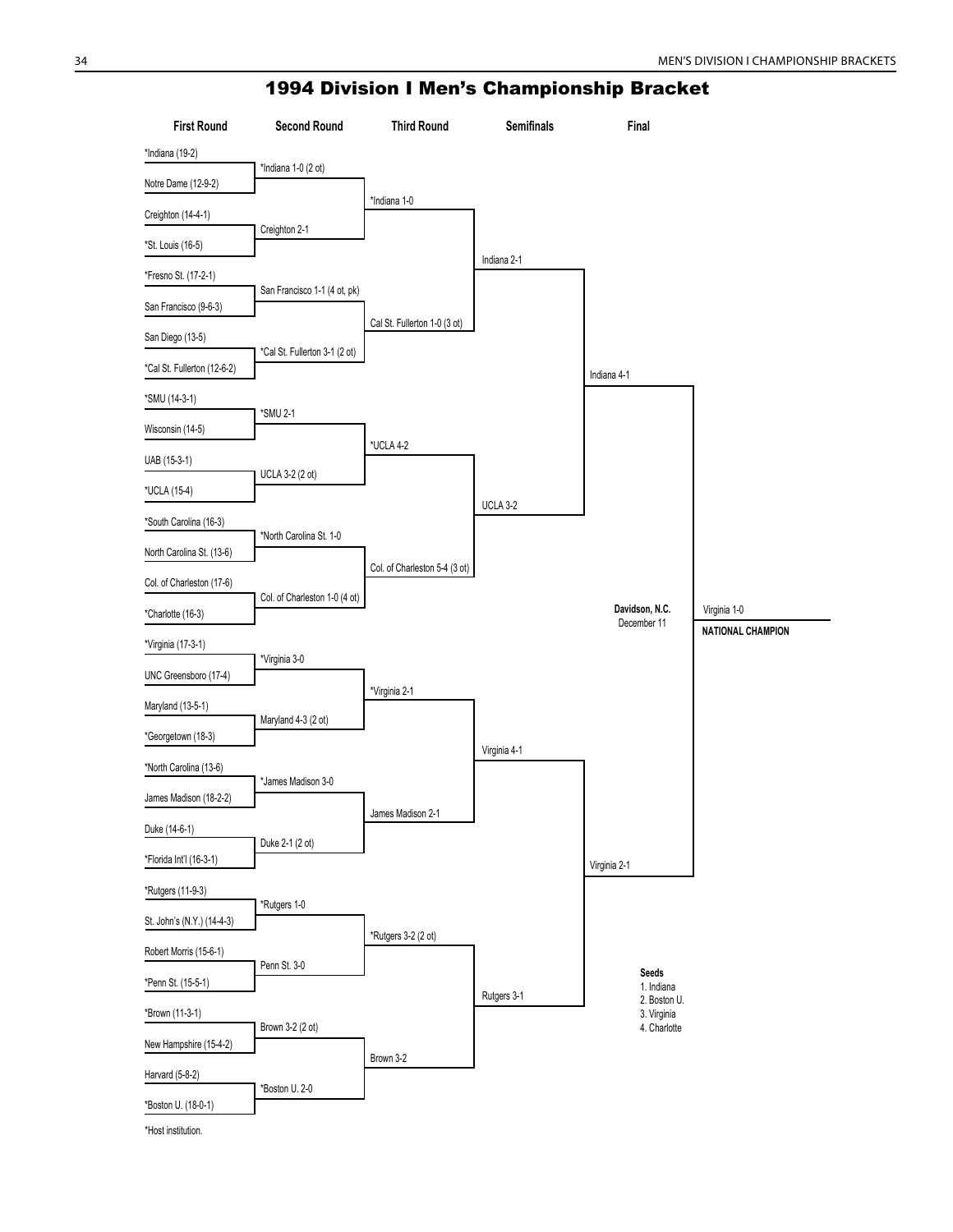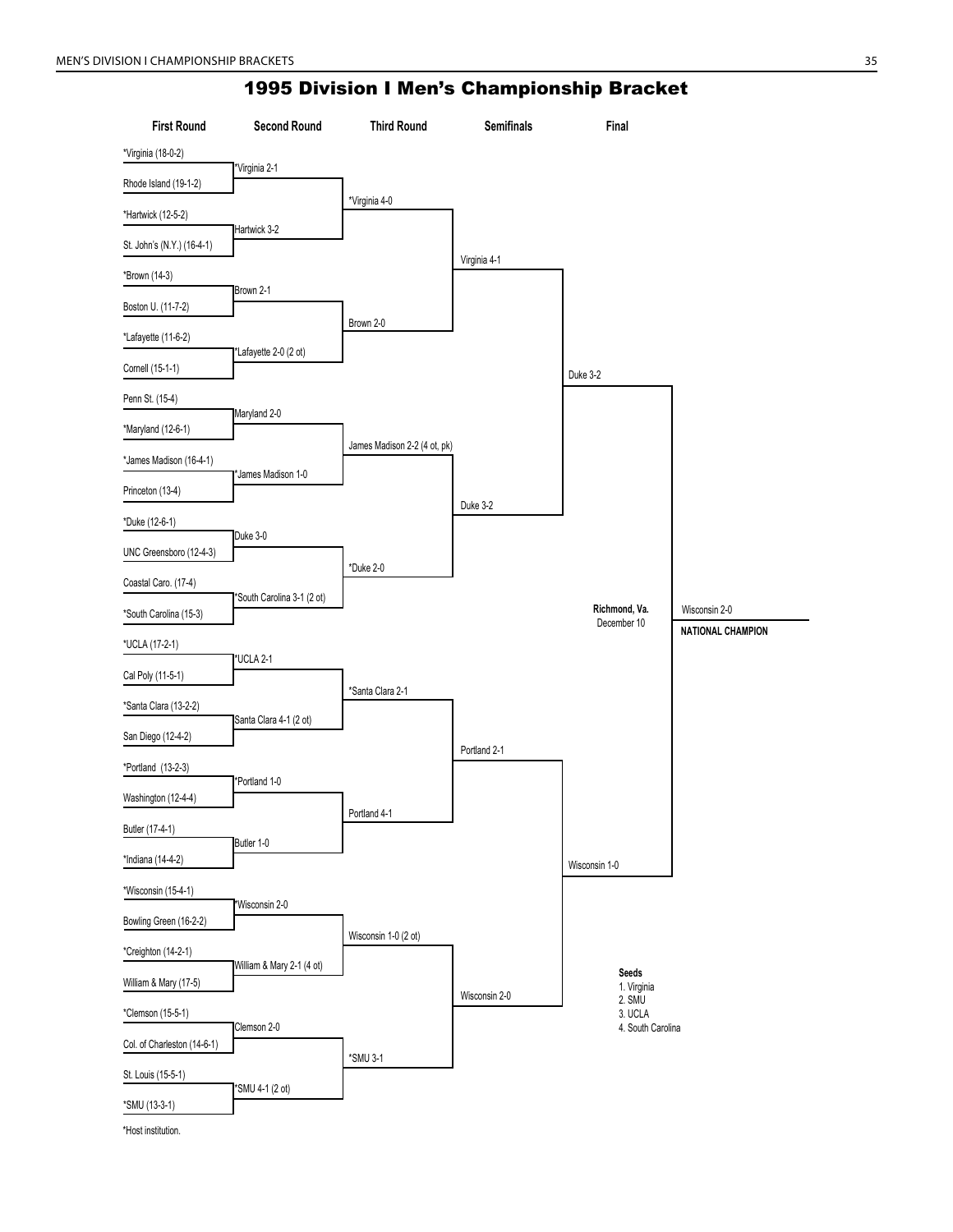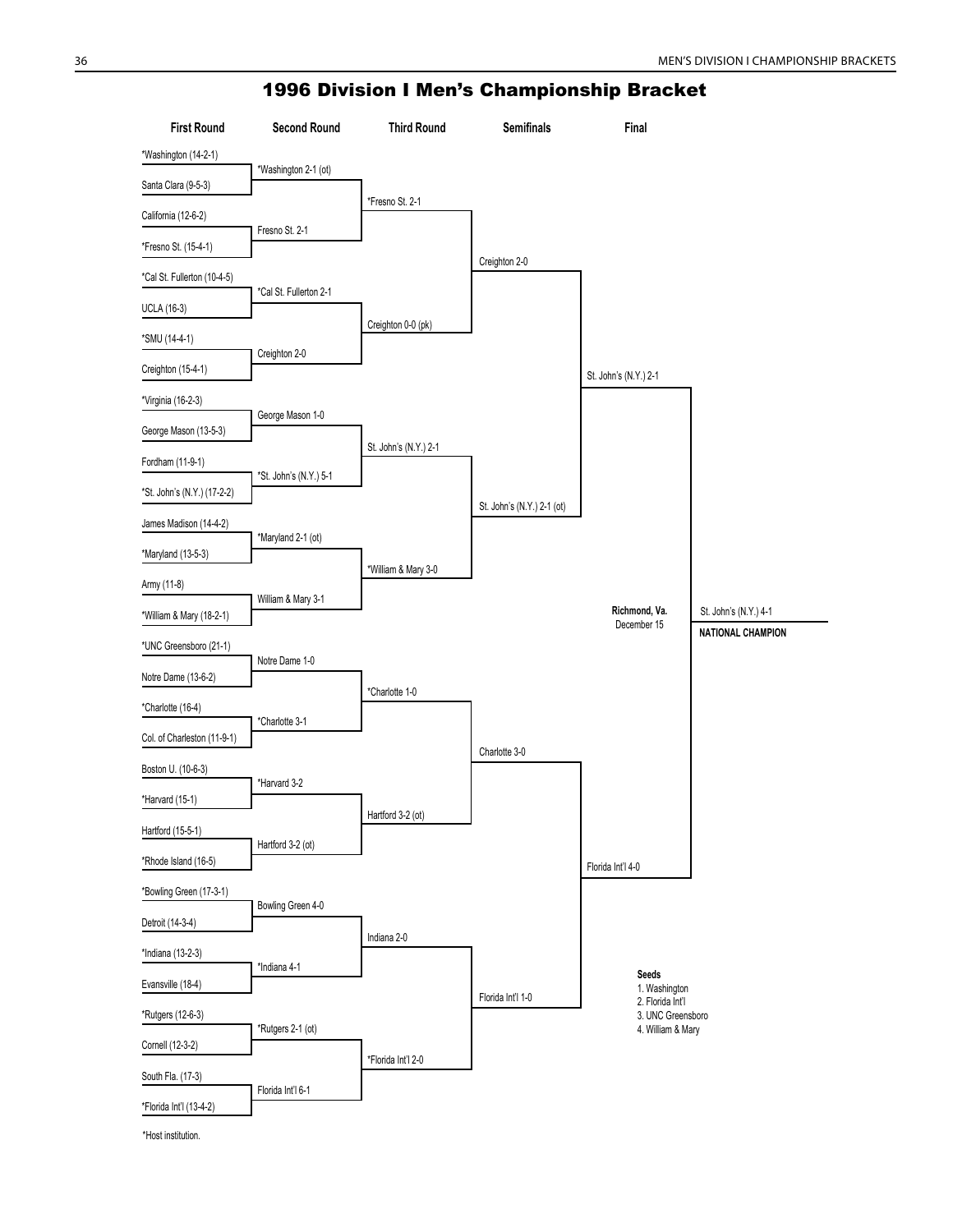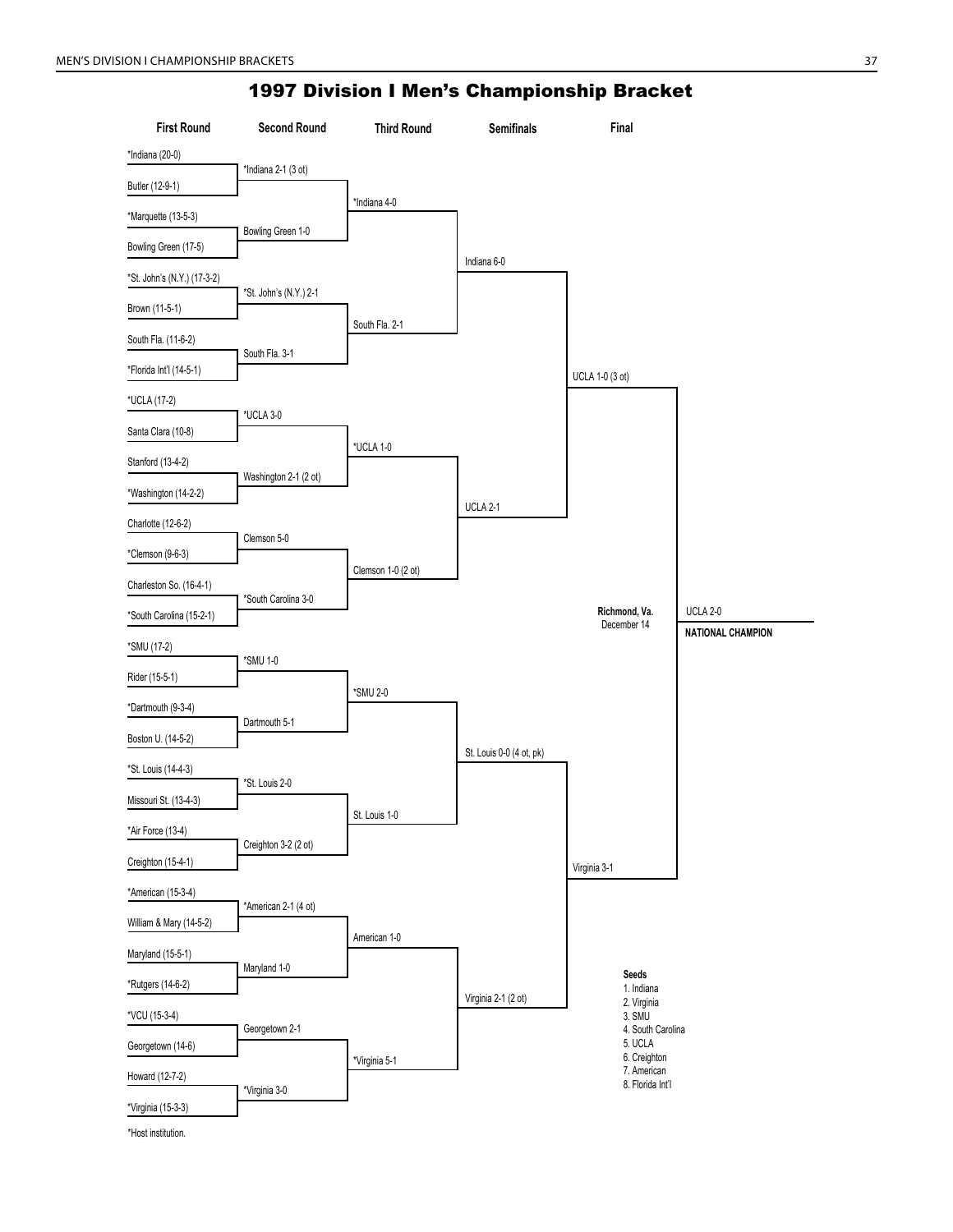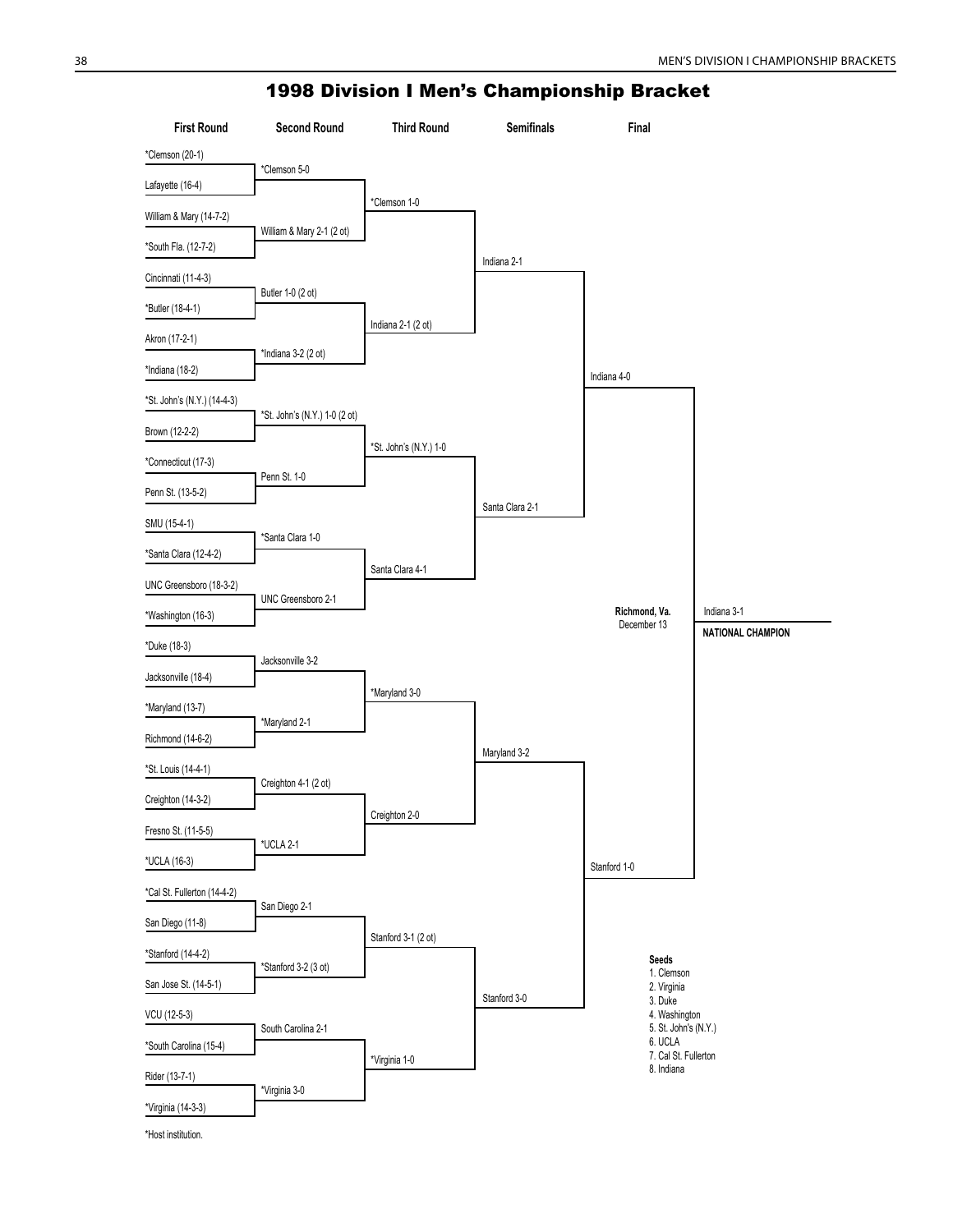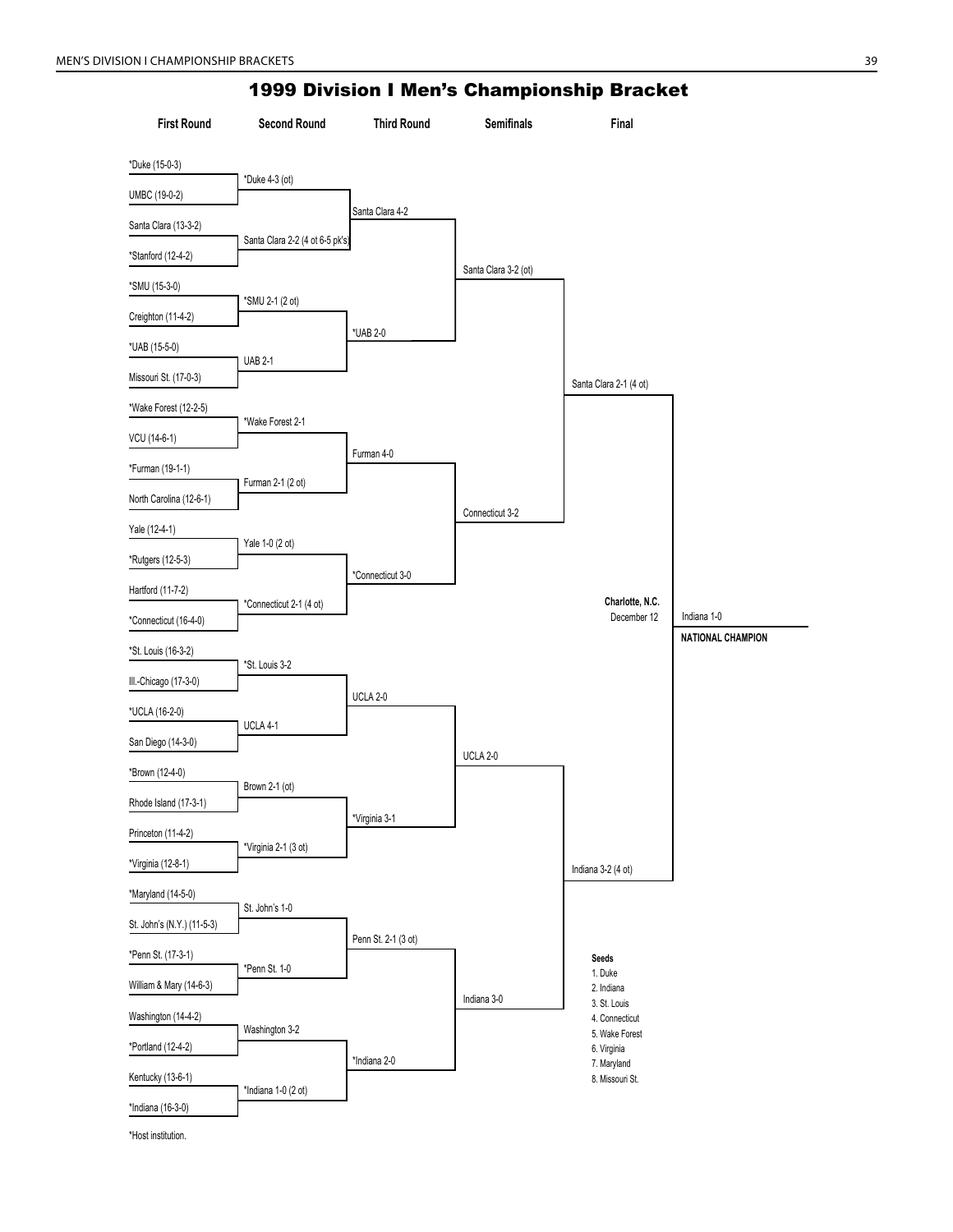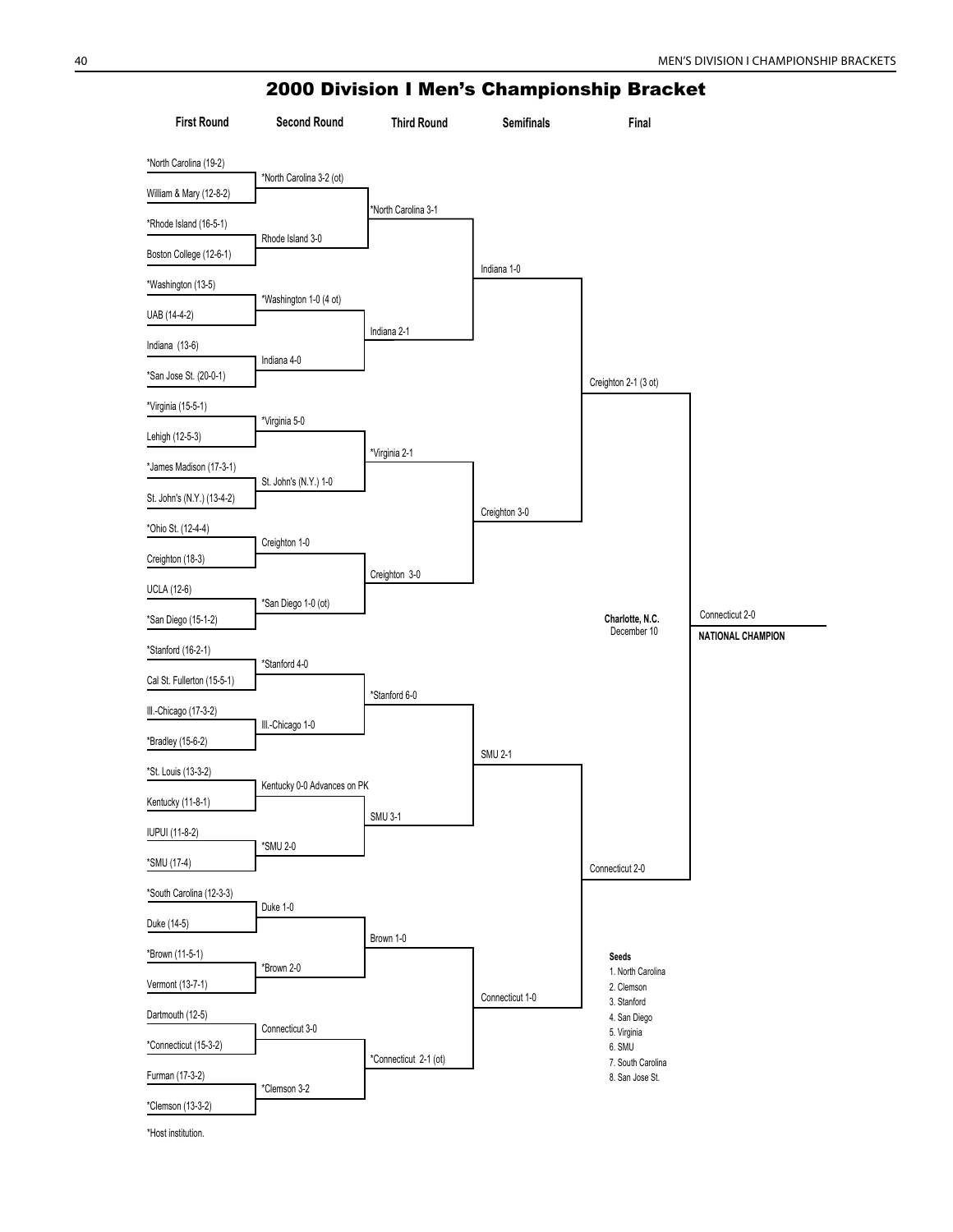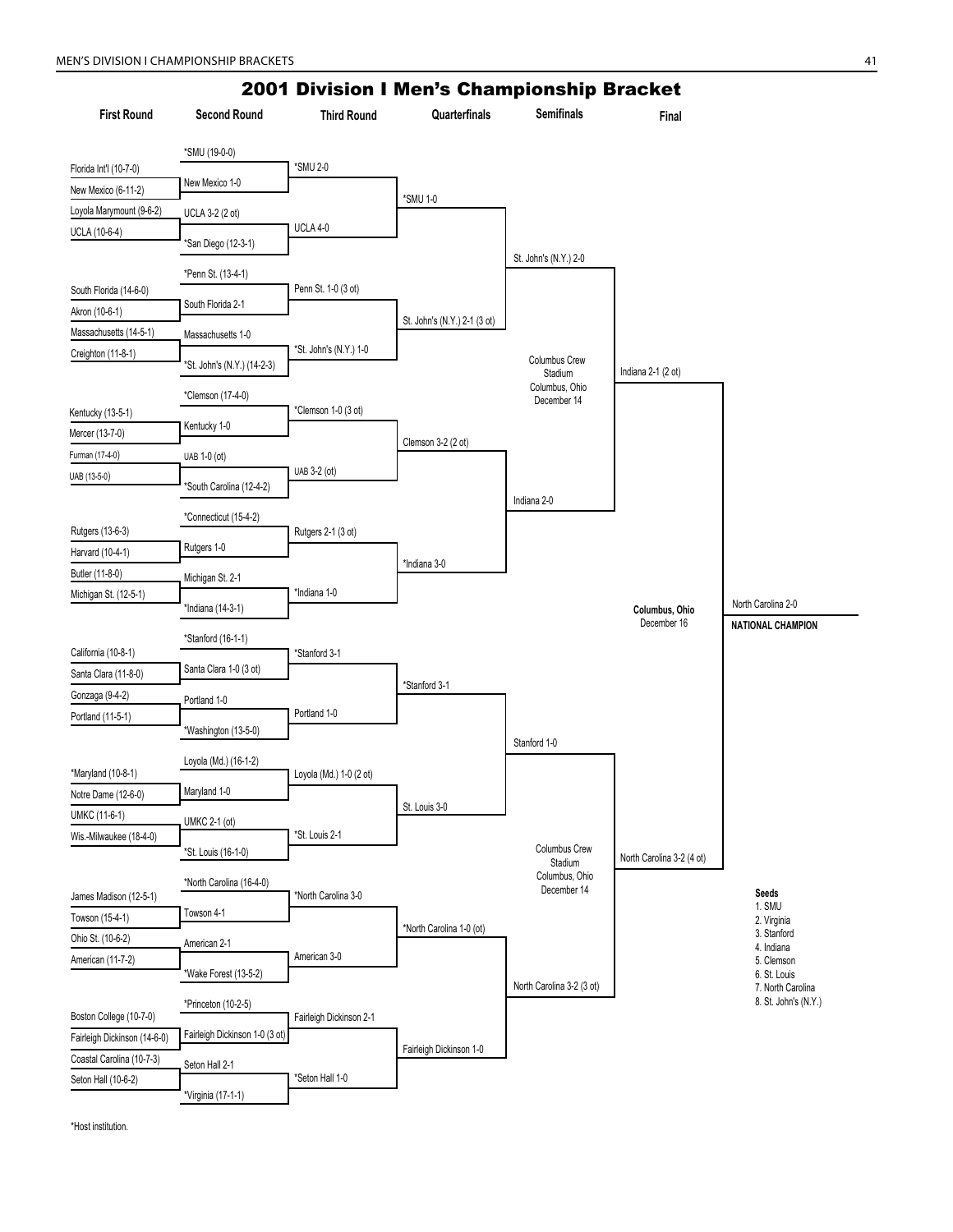| <b>First Round</b>                              | <b>Second Round</b>                            | <b>Third Round</b>               | Quarterfinals         | <b>Semifinals</b>                       | Final                        |                 |
|-------------------------------------------------|------------------------------------------------|----------------------------------|-----------------------|-----------------------------------------|------------------------------|-----------------|
|                                                 | *Wake Forest (14-1-4)                          |                                  |                       |                                         |                              |                 |
| *Old Dominion (9-8-1)                           | Old Dominion 3-0                               | * Wake Forest 1-0                |                       |                                         |                              |                 |
| Richmond (10-7-3)<br>*South Carolina (11-7-1)   |                                                |                                  |                       |                                         |                              |                 |
|                                                 | Coastal Carolina 2-1 (2 ot)                    |                                  | Clemson 2-1 (ot)      |                                         |                              |                 |
| Coastal Carolina (18-2-2)                       |                                                | Clemson 1-1                      |                       |                                         |                              |                 |
|                                                 | *Clemson (12-4-3)<br>*Stanford (14-4-2)        | Wins on PK                       |                       | Stanford 2-0                            |                              |                 |
| *Portland (12-5-1)                              |                                                | * Stanford 0-0                   |                       |                                         |                              |                 |
| Oregon St. (13-7)                               | Portland 2-0                                   | Wins on PK                       |                       |                                         |                              |                 |
| *Furman (17-2-1)                                |                                                |                                  | * Stanford 2-1 (2 ot) |                                         |                              |                 |
| Loyola (Md.) (13-4-3)                           | Furman 2-0                                     | Furman 0-0                       |                       |                                         |                              |                 |
|                                                 | 'VCU (15-4-1)                                  | Wins on PK                       |                       | Gerald J. Ford Stadium                  |                              |                 |
| *Lehigh (11-7-2)                                | *Boston College (16-4)                         | Boston College 2-1               |                       | Dallas, Texas                           | Stanford 1-0 (2 ot)          |                 |
|                                                 | Northeastern 1-1                               |                                  |                       | December 13                             |                              |                 |
| Northeastern (11-7-2)<br>Florida Int'l (12-5-1) | Wins on PK                                     |                                  | * Boston College 4-4  |                                         |                              |                 |
|                                                 | Florida Int'l 2-1                              |                                  | Wins on PK            |                                         |                              |                 |
| UCF (10-7-3)                                    | *SMU (15-2-3)                                  | <b>SMU 3-1</b>                   |                       |                                         |                              |                 |
|                                                 | *Creighton (15-3-2)                            |                                  |                       | Creighton 6-2                           |                              |                 |
| Wis.-Milwaukee (18-1-1)                         | Wis.-Milwaukee 2-1                             | Creighton 3-2                    |                       |                                         |                              |                 |
| Oakland (10-7-3)                                |                                                |                                  |                       |                                         |                              |                 |
| Holy Cross (13-4-1)                             | Fairleigh Dickinson 1-1                        |                                  | Creighton 1-0 (ot)    |                                         |                              |                 |
| *Fairleigh Dickinson (10-4-7)                   | Wins on PK                                     | St. John's 2-1 (2 ot)            |                       |                                         |                              |                 |
|                                                 | *St. John's (N.Y.) (12-2-5)<br>$*UCLA(13-3-3)$ |                                  |                       |                                         | Gerald J. Ford Stadium       | <b>UCLA 1-0</b> |
| *Loyola Marymount (14-3-2)                      |                                                | $^{\star}$ UCLA 4-2              |                       |                                         | Dallas, Texas<br>December 15 | <b>NATIONAL</b> |
| Cal St. Northridge (14-4                        | Loyola Marymount 1-0                           |                                  |                       |                                         |                              | <b>CHAMPION</b> |
| *UC Santa Barbara (17-2-1)                      |                                                |                                  | * UCLA 3-2            |                                         |                              |                 |
| San Diego (14-5)                                | UC Santa Barbara 2-0                           | California 2-1                   |                       |                                         |                              |                 |
|                                                 | *California (13-5-2)                           |                                  |                       |                                         |                              |                 |
| *North Carolina (13-6-1)                        | Penn St. (14-7)                                | *Penn St. 1-0 (2 ot)             |                       | UCLA 7-1                                |                              |                 |
|                                                 | North Carolina 6-0                             |                                  |                       |                                         |                              |                 |
| Winthrop (15-6-1)<br>William & Mary (13-7-1)    |                                                |                                  | Penn St. 1-0 (ot)     |                                         |                              |                 |
| *Duke (11-7-1)                                  | William & Mary 2-1                             |                                  |                       |                                         |                              |                 |
|                                                 | *Virginia (15-6)                               | William & Mary 1-1<br>Wins on PK |                       |                                         |                              |                 |
| *Penn (11-3-1)                                  | *Connecticut (15-5)                            | * Connecticut 4-0                |                       | Gerald J. Ford Stadium<br>Dallas, Texas | UCLA 1-0                     |                 |
|                                                 | Penn 1-0 (ot)                                  |                                  |                       | December 13                             |                              |                 |
| Seton Hall (9-7-3)<br>*Notre Dame (11-5-3)      |                                                |                                  | Connecticut 1-0       |                                         |                              |                 |
|                                                 | Notre Dame 3-1                                 |                                  |                       |                                         |                              |                 |
| Akron (10-7-2)                                  | *Indiana (14-3-2)                              | Indiana 1-0                      |                       |                                         |                              |                 |
|                                                 | St. Louis (14-3-2)                             |                                  |                       | Maryland 3-0                            |                              |                 |
| *Bradley (14-5-4)                               | New Mexico 2-1                                 | St. Louis 1-0                    |                       |                                         |                              |                 |
| New Mexico (17-3)                               |                                                |                                  |                       |                                         |                              |                 |
| *American (12-7-1)                              | American 1-0                                   |                                  | * Maryland 1-0 (ot)   |                                         |                              |                 |
| George Washington (13-8)                        |                                                | * Maryland 1-0                   |                       |                                         |                              |                 |
|                                                 | *Maryland (17-4)                               |                                  |                       | Seeds:                                  |                              |                 |
| *Host institution.                              |                                                |                                  |                       | 1. Wake Forest                          |                              |                 |
|                                                 |                                                |                                  |                       | 2. Maryland                             |                              |                 |
|                                                 |                                                |                                  |                       | 3. UCLA                                 |                              |                 |

4. St. John's (N.Y.) 5. Boston College 6. Virginia 7. Connecticut 8. VCU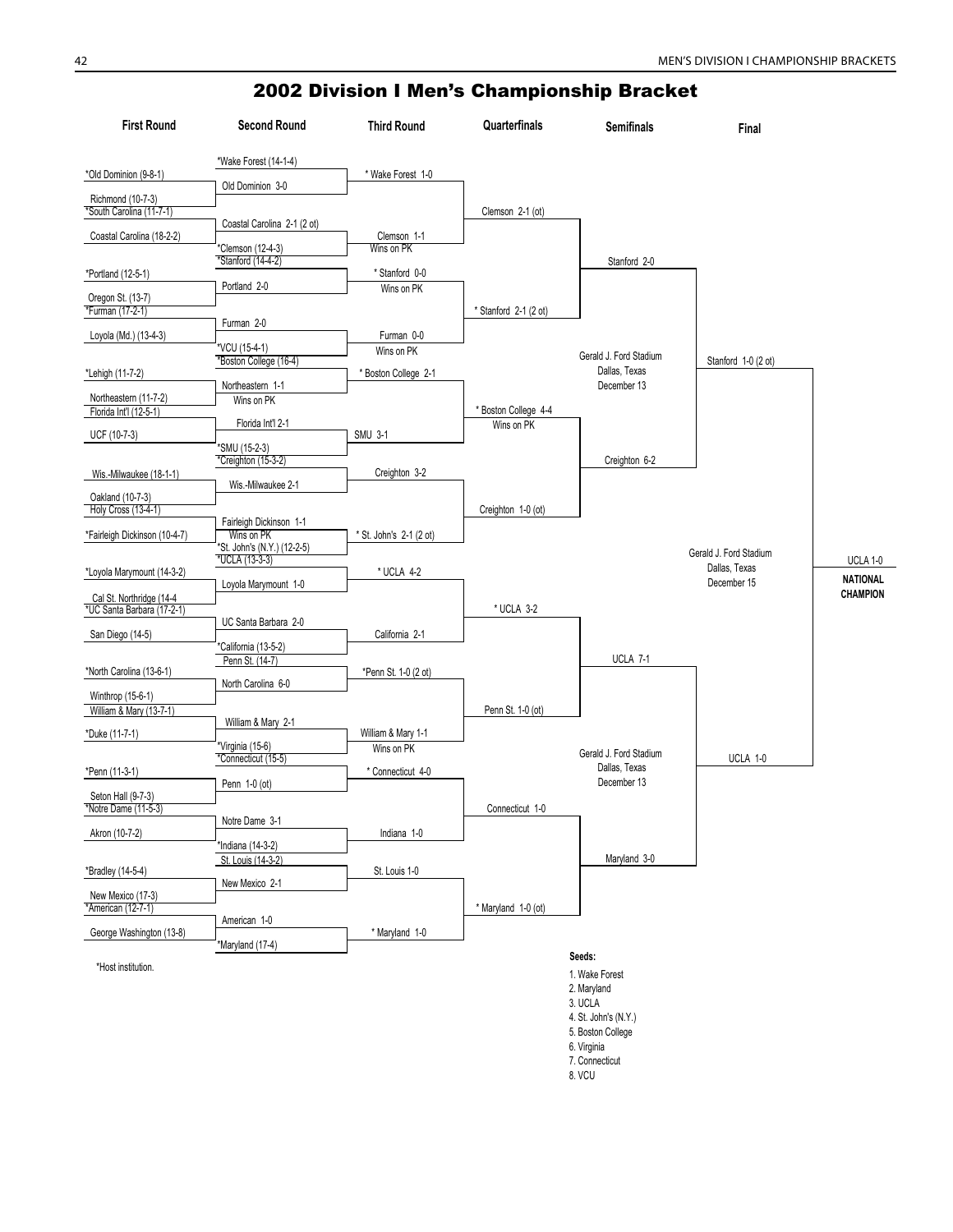| <b>First Round</b>                  | <b>Second Round</b>                                | <b>Third Round</b>                 | Quarterfinals                 | <b>Semifinals</b>                              | Final                                 |                 |
|-------------------------------------|----------------------------------------------------|------------------------------------|-------------------------------|------------------------------------------------|---------------------------------------|-----------------|
|                                     | *UCLA (18-1-1)                                     |                                    |                               |                                                |                                       |                 |
| Oakland (12-4-5)                    | Tulsa 3-2                                          | *UCLA 3-2                          |                               |                                                |                                       |                 |
| *Tulsa (12-5-2)                     |                                                    |                                    |                               |                                                |                                       |                 |
| UCF (12-5-3)                        | 'Florida Int'l 3-1                                 |                                    | *UCLA 2-0                     |                                                |                                       |                 |
| *Florida Int'l (13-4-2)             |                                                    | Florida Int'l 1-1 (2 ot) (pk)      |                               |                                                |                                       |                 |
|                                     | Cal St. Northridge (14-3-2)<br>*VCU (16-4)         |                                    |                               | Indiana 2-1                                    |                                       |                 |
| *Virginia Tech (14-4-2)             |                                                    | <b>VCU 5-2</b>                     |                               |                                                |                                       |                 |
| Clemson (9-7-3)                     | Virginia Tech 3-3 (2 ot) (pk)                      |                                    |                               |                                                |                                       |                 |
| Cincinnati (10-4-5)                 |                                                    |                                    | Indiana 5-0                   |                                                |                                       |                 |
| *Kentucky (12-6-1)                  | Kentucky 0-0 (2 ot) (pk)                           | *Indiana 2-1 (2 ot)                |                               |                                                |                                       |                 |
|                                     | *Indiana (12-3-5)<br>*Notre Dame (15-3-3)          |                                    |                               | Columbus Crew Stadium                          | Indiana $1-0$ (2 ot)                  |                 |
| *Wis.-Milwaukee (15-5-1)            |                                                    | *Notre Dame 4-1                    |                               | Columbus, Ohio<br>December 12                  |                                       |                 |
| Western Mich. (12-6-2)              | Wis.-Milwaukee 4-1                                 |                                    |                               |                                                |                                       |                 |
| St. Peter's (17-4-2)                |                                                    |                                    | Michigan 1-1 (2 ot) (pk)      |                                                |                                       |                 |
| *Brown (10-3-3)                     | St. Peter's 2-0                                    | Michigan 6-2                       |                               |                                                |                                       |                 |
|                                     | *Michigan (13-6)                                   |                                    |                               |                                                |                                       |                 |
| *Santa Clara (13-3-3)               | *Loyola Marymount (12-6-1)                         | *Santa Clara 1-0 (ot)              |                               | Santa Clara 3-1                                |                                       |                 |
|                                     | Santa Clara 1-1 (2 ot) (pk)                        |                                    |                               |                                                |                                       |                 |
| SMU (13-6-2)<br>Davidson (15-5-2)   |                                                    |                                    | *Santa Clara 3-2 (ot)         |                                                |                                       |                 |
|                                     | Coastal Caro. 3-0                                  |                                    |                               |                                                |                                       |                 |
| *Coastal Caro. (18-2)               | *North Carolina (12-3-4)                           | Coastal Caro. 3-0                  |                               |                                                | Columbus Crew Stadium                 |                 |
|                                     | *Wake Forest (15-4)                                |                                    |                               |                                                | Columbus, Ohio<br>December 14         | Indiana 2-1     |
| *Virginia (9-9-2)                   | Virginia 2-0                                       | Virginia 2-0                       |                               |                                                |                                       | <b>NATIONAL</b> |
| Seton Hall (9-5-4)<br>UMKC (10-6-3) |                                                    |                                    | Creighton 3-1                 |                                                |                                       | <b>CHAMPION</b> |
|                                     | Creighton 6-0                                      |                                    |                               |                                                |                                       |                 |
| *Creighton (10-5-3)                 | *San Diego (12-4-3)                                | Creighton 1-1 (2 ot) (pk)          |                               |                                                |                                       |                 |
|                                     | *UC Santa Barb. (15-4-1)                           |                                    |                               | St. John's (N.Y.) 3-2                          |                                       |                 |
| *California (10-8-2)                | California 2-0                                     | UC Santa Barb. 2-0                 |                               |                                                |                                       |                 |
| San Jose St. (12-6-2)               |                                                    |                                    |                               |                                                |                                       |                 |
| Rhode Island (13-9-1)               | Connecticut 3-0                                    |                                    | *St. John's (N.Y.) 3-2 (2 ot) |                                                |                                       |                 |
| *Connecticut (8-8-3)                |                                                    | *St. John's (N.Y.) 0-0 (2 ot) (pk) |                               |                                                |                                       |                 |
|                                     | *St. John's (N.Y.) (14-5-2)<br>*St. Louis (13-3-3) |                                    |                               | <b>Columbus Crew Stadium</b><br>Columbus, Ohio | St. John's (N.Y.) 1-0                 |                 |
| *Fairleigh Dickinson (14-4-1)       | Binghamton 1-0                                     | *St. Louis 1-0 (ot)                |                               | December 12                                    | Seeds:                                |                 |
| Binghamton (11-2-7)                 |                                                    |                                    |                               |                                                | 1. UCLA                               |                 |
| Portland (9-8-1)                    | Portland 3-2                                       |                                    | St. Louis 3-2 (ot)            |                                                | 2. Maryland<br>3. Wake Forest         |                 |
| *Oregon St. (13-6)                  |                                                    | Washington 1-0                     |                               |                                                | 4. North Carolina                     |                 |
|                                     | *Washington (12-4-2)<br>*Akron (14-4-2)            |                                    |                               | Maryland 4-2                                   | 5. Notre Dame<br>6. St. John's (N.Y.) |                 |
| *Rutgers (10-6-4)                   |                                                    | Akron 3-2                          |                               |                                                | 7. St. Louis                          |                 |
| Lafayette (11-5-3)                  | Rutgers 3-1                                        |                                    |                               |                                                | 8. Indiana<br>9. VCU                  |                 |
| North Carolina St. (9-8-2)          |                                                    |                                    | *Maryland 1-0                 |                                                | 10. Washington<br>11. UC Santa Barb.  |                 |
| *Old Dominion (14-3-1)              | Old Dominion 6-3                                   | *Maryland 2-1                      |                               |                                                | 12. Michigan                          |                 |
|                                     | *Maryland (17-2-1)                                 |                                    |                               |                                                | 13. Loyola Marymount<br>14. San Diego |                 |
| * Host institution.                 |                                                    |                                    |                               |                                                | 15. Akron                             |                 |
|                                     |                                                    |                                    |                               |                                                | 16. Cal St. Northridge                |                 |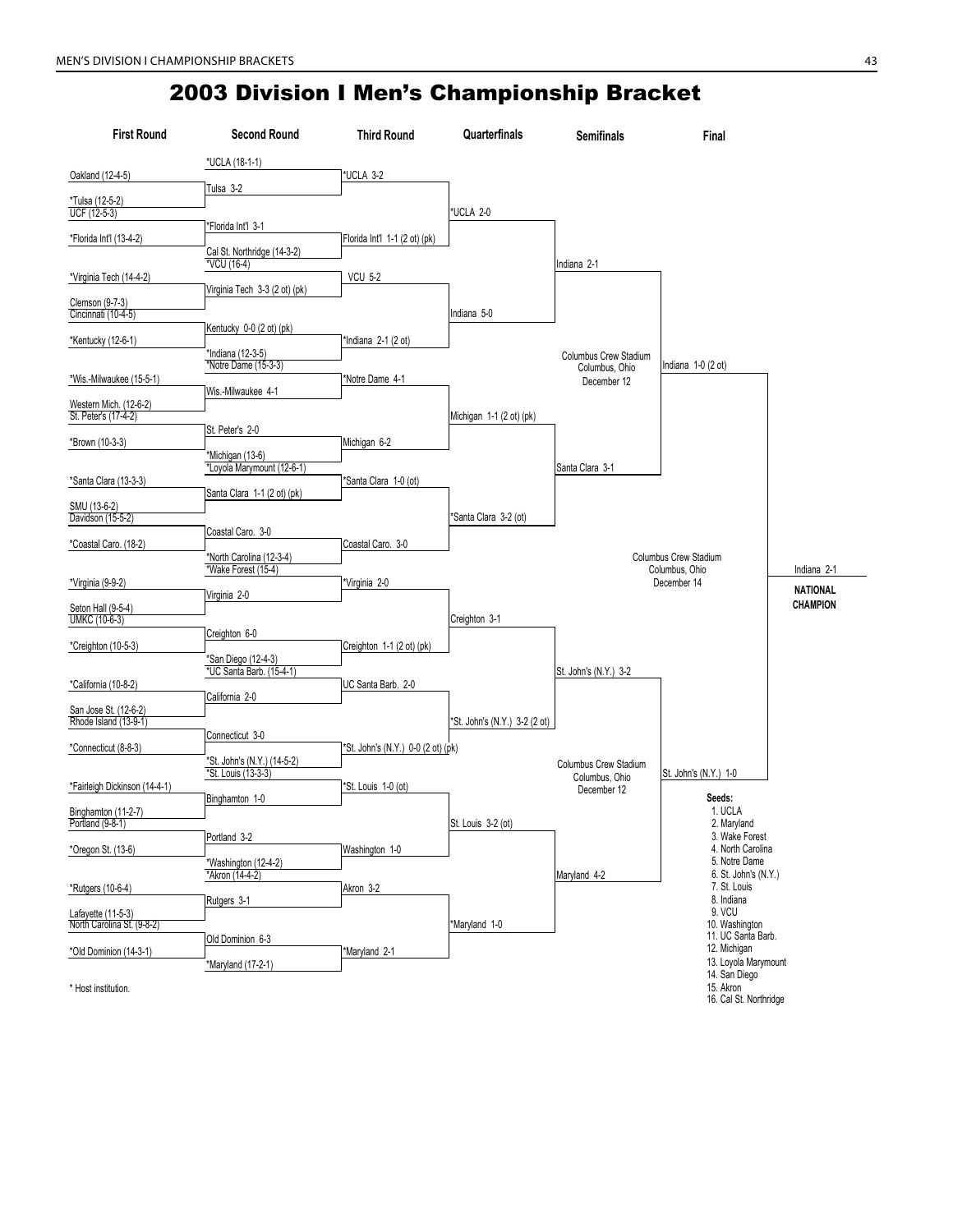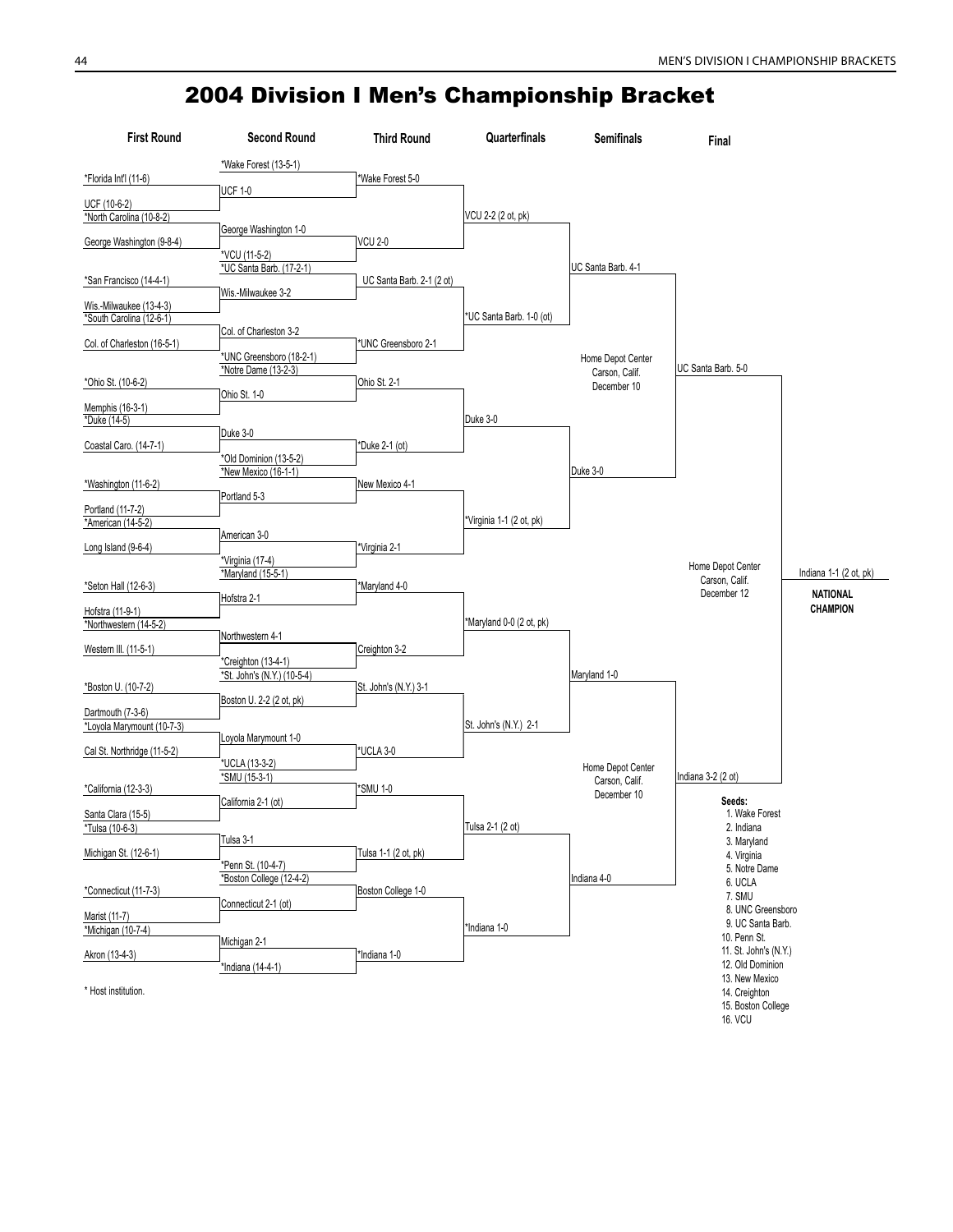| <b>First Round</b>       | <b>Second Round</b>                           | <b>Third Round</b>            | Quarterfinals         | <b>Semifinals</b>                       | Final                                            |                 |
|--------------------------|-----------------------------------------------|-------------------------------|-----------------------|-----------------------------------------|--------------------------------------------------|-----------------|
|                          | *Maryland (15-4-1)                            |                               |                       |                                         |                                                  |                 |
| *Brown (10-4-2)          | Brown 2-1                                     | *Maryland 1-0                 |                       |                                         |                                                  |                 |
| Rhode Island (13-7-2)    |                                               |                               |                       |                                         |                                                  |                 |
| *St. John's (N.Y.) 9-5-5 | *St. John's (N.Y.) 3-1                        |                               | *Maryland 3-1         |                                         |                                                  |                 |
| Marist (10-8-1)          |                                               | St. John's (N.Y.) 1-0         |                       |                                         |                                                  |                 |
|                          | Dartmouth (10-2-5)<br>*Akron (17-1-2)         |                               |                       | Maryland 1-1 (2 ot, pk)                 |                                                  |                 |
| *West Virginia (12-7-2)  | West Virginia 1-0                             | Akron 5-0                     |                       |                                         |                                                  |                 |
| Robert Morris (11-7-1)   |                                               |                               |                       |                                         |                                                  |                 |
| *Yale (10-3-4)           | Stony Brook 2-1 (ot)                          |                               | Akron 3-3 (2 ot, pk)  |                                         |                                                  |                 |
| Stony Brook (12-4-4)     |                                               | Connecticut 2-0*              |                       |                                         |                                                  |                 |
|                          | *Connecticut (15-3-1)<br>*UCLA (12-4-3)       |                               |                       | <b>SAS Soccer Stadium</b><br>Cary, N.C. | Maryland 4-1                                     |                 |
| *SMU (10-5-3)            | <b>SMU 2-1</b>                                | *SMU 3-0                      |                       | December 9                              |                                                  |                 |
| San Francisco (11-5-4)   |                                               |                               |                       |                                         |                                                  |                 |
| *UNC Greensboro (15-5)   | UNC Greensboro 3-2                            |                               | <b>SMU 3-1</b>        |                                         |                                                  |                 |
| James Madison (12-6-2)   |                                               | UNC Greensboro 0-0 (2 ot, pk) |                       |                                         |                                                  |                 |
|                          | *Virginia Tech (10-5-4)<br>*Virginia (12-4-2) |                               |                       | SMU 3-2 (ot)                            |                                                  |                 |
| *South Fla. (12-6-1)     | South Fla. 3-0                                | Virginia 4-4 (2 ot, pk)       |                       |                                         |                                                  |                 |
| Stetson (9-10-1)         |                                               |                               |                       |                                         |                                                  |                 |
| *Hofstra (14-4-3)        | Providence 1-0 (ot)                           |                               | *North Carolina 2-1   |                                         |                                                  |                 |
| Providence (6-3-9)       |                                               | *North Carolina 2-0           |                       |                                         |                                                  |                 |
|                          | *North Carolina (15-3-3)<br>*Indiana (13-2-6) |                               |                       |                                         | <b>SAS Soccer Stadium</b><br>Cary, N.C.          | Maryland 1-0    |
| *Notre Dame (10-7-3)     | Notre Dame 2-0                                | Notre Dame 2-0                |                       |                                         | December 11                                      | <b>NATIONAL</b> |
| Western III. (6-9-4)     |                                               |                               |                       |                                         |                                                  | <b>CHAMPION</b> |
| *Clemson (11-5-3)        | Clemson 2-0                                   |                               | Clemson 1-0           |                                         |                                                  |                 |
| Coastal Caro. (11-8-1)   | *North Carolina St. (11-6-1)                  | *Clemson 3-0                  |                       |                                         |                                                  |                 |
|                          | *Penn St. (12-6-2)                            |                               |                       | Clemson 1-0                             |                                                  |                 |
| *Seton Hall (12-3-3)     | Seton Hall 2-1                                | *Penn St. 1-0                 |                       |                                         |                                                  |                 |
| Hartwick (13-5-1)        |                                               |                               |                       |                                         |                                                  |                 |
| *Creighton (12-4-3)      | Creighton 3-0                                 |                               | Creighton 3-1         |                                         |                                                  |                 |
| Lafayette (13-4-2)       |                                               | Creighton 2-1                 |                       |                                         |                                                  |                 |
|                          | *Duke (12-4-3)<br>*California (13-3-2)        |                               |                       | <b>SAS Soccer Stadium</b><br>Cary, N.C. | New Mexico 2-1                                   |                 |
| *Santa Clara (12-6-2)    | Santa Clara 1-0                               | *California 0-0 (2 ot, pk)    |                       | December 9                              | Seeds:                                           |                 |
| Ohio St. (11-7-2)        |                                               |                               |                       |                                         | 1. Maryland                                      |                 |
| *Wake Forest (11-7-2)    | Wake Forest 2-0                               |                               | California 3-2 (2 ot) |                                         | 2. New Mexico<br>3. Indiana                      |                 |
| South Carolina (12-6-2)  | *Old Dominion (15-3-2)                        | Wake Forest 2-1               |                       |                                         | 4. North Carolina                                |                 |
|                          | *Cal St. Northridge (14-3-3)                  |                               |                       | New Mexico 1-0                          | 5. UCLA<br>6. Duke                               |                 |
| *UC Santa Barb. (12-4-3) | UC Santa Barb. 2-0                            | Cal St. Northridge 3-2        |                       |                                         | 7. California                                    |                 |
| San Diego St. (9-3-6)    |                                               |                               |                       |                                         | 8. Connecticut<br>9. Akron                       |                 |
| *Bradley (15-5-1)        | Wis.-Milwaukee 2-0                            |                               | *New Mexico 1-0 (ot)  |                                         | 10. Old Dominion                                 |                 |
| Wis.-Milwaukee (13-4-4)  | *New Mexico (15-1-2)                          | *New Mexico 2-2 (2 ot, pk)    |                       |                                         | 11. Penn St.<br>12. Virginia Tech                |                 |
|                          |                                               |                               |                       |                                         | 13. Virginia                                     |                 |
| * Host institution.      |                                               |                               |                       |                                         | 14. North Carolina St.<br>15. Cal St. Northridge |                 |
|                          |                                               |                               |                       |                                         | 16. Dartmouth                                    |                 |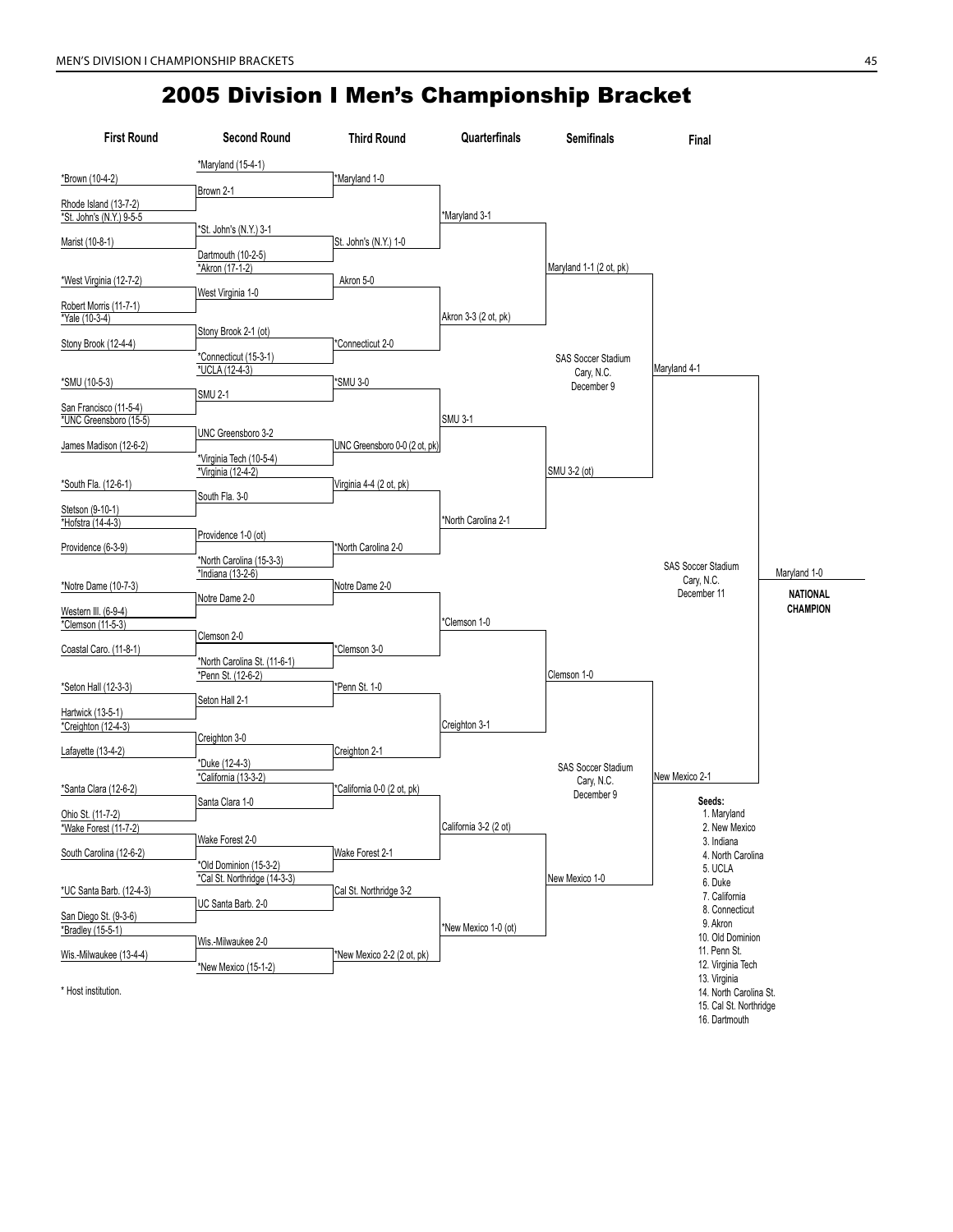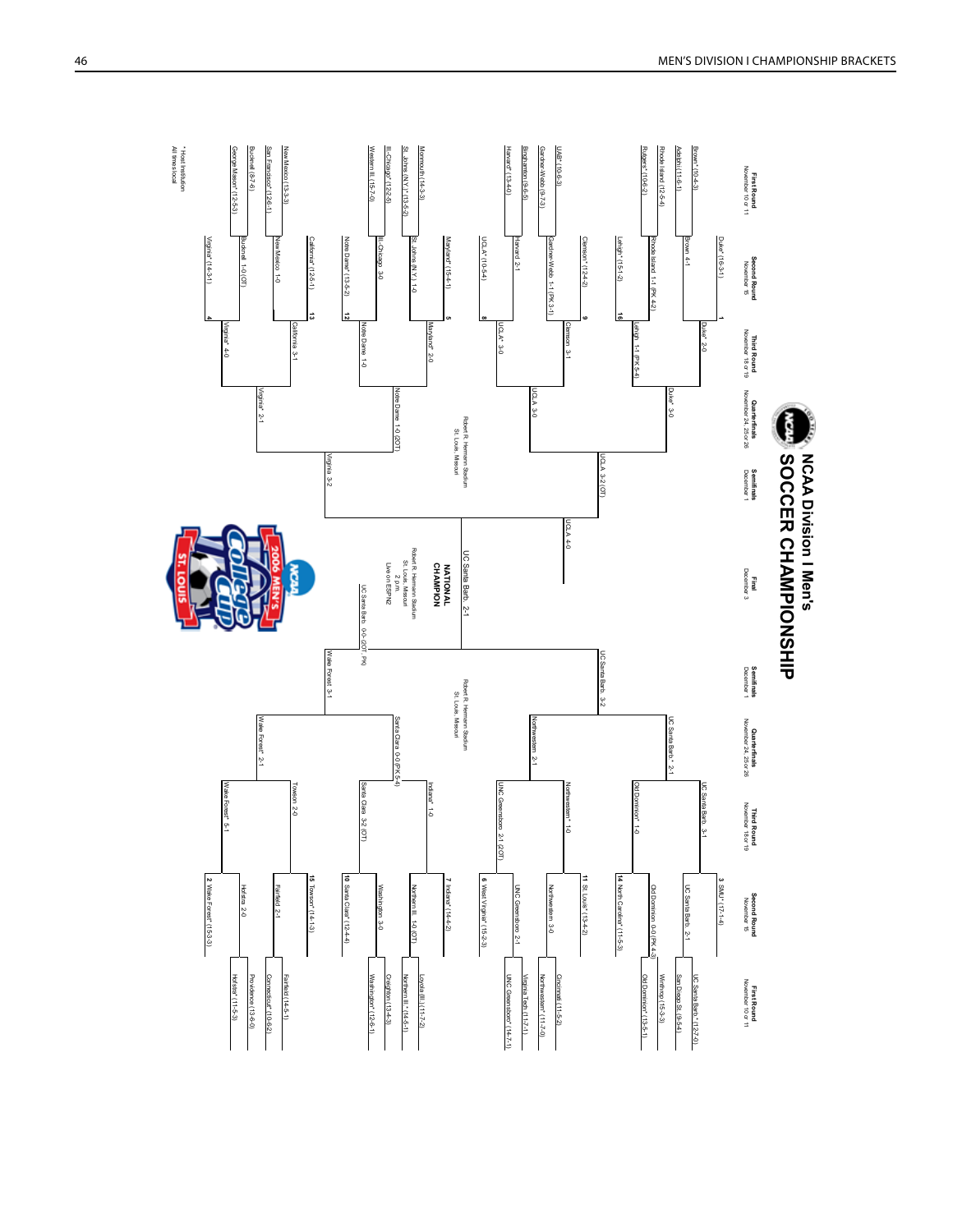

MEN'S DIVISION I CHAMPIONSHIP BRA m ckets and the control of the control of the control of the control of the control of the control of the control of the control of the control of the control of the control of the control of the control of the control of th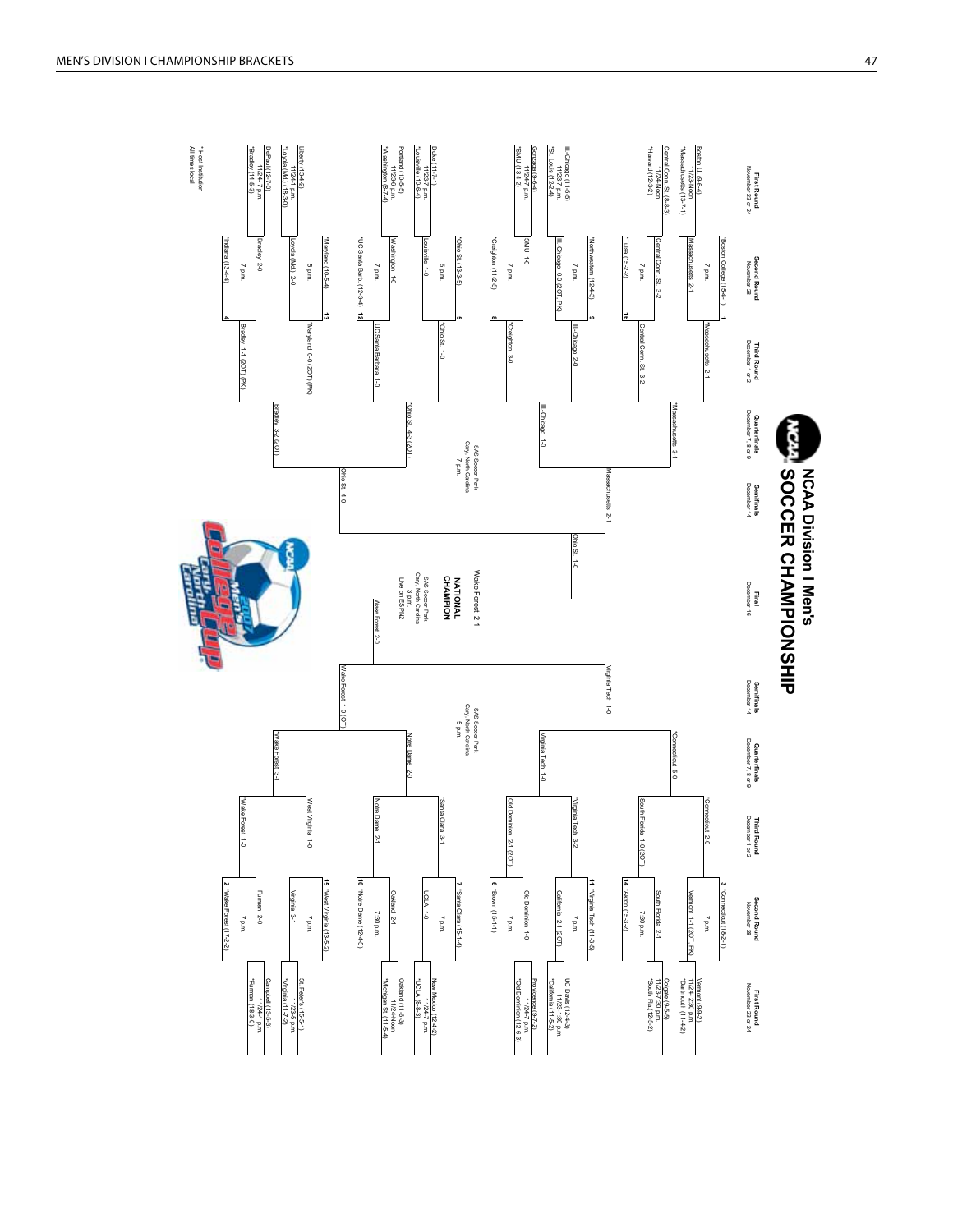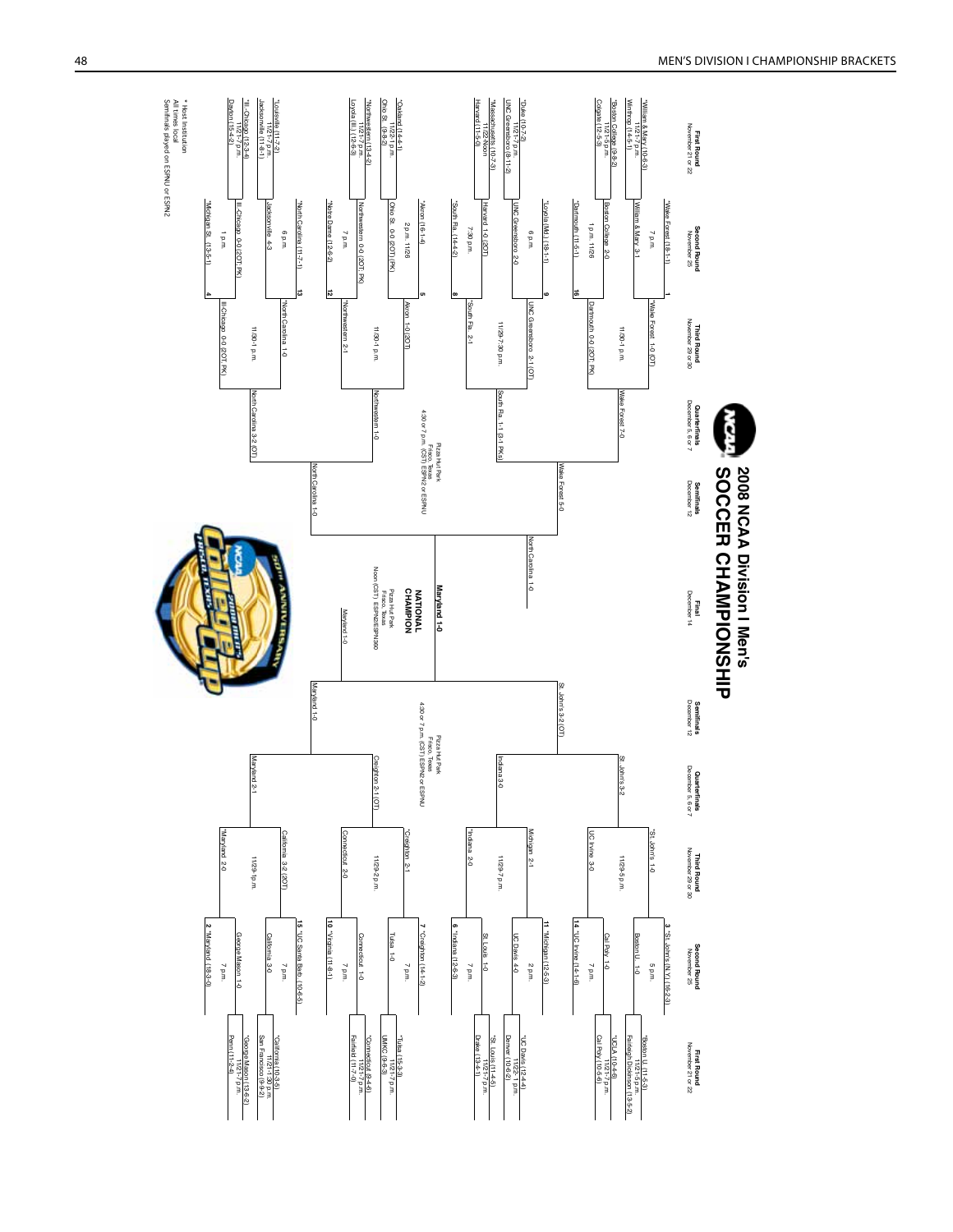#### MEN'S DIVISION I CHAMPIONSHIP BRA m ckets and the control of the control of the control of the control of the control of the control of the control of the control of the control of the control of the control of the control of the control of the control of th